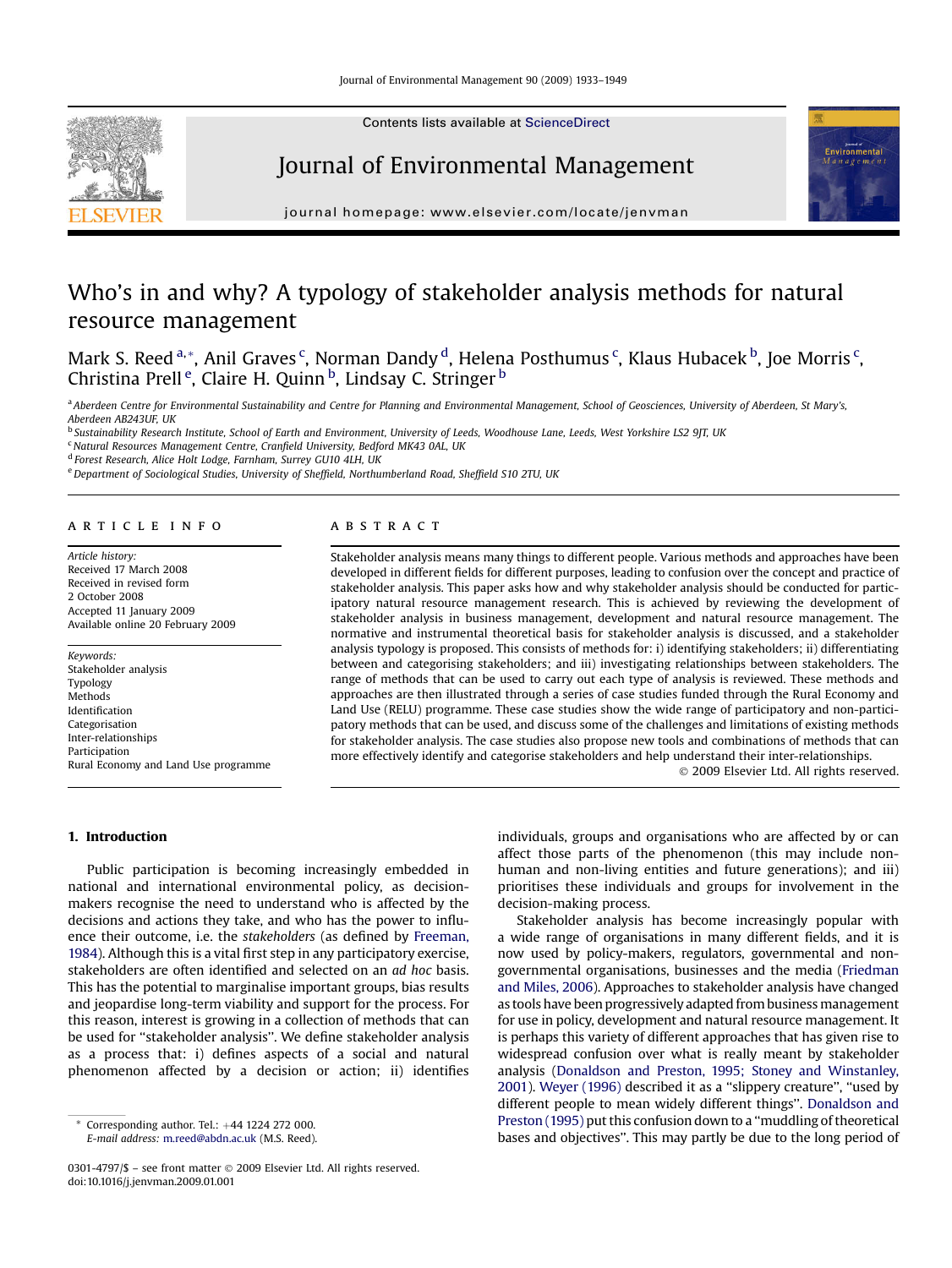time overwhich these approaches have developedinparallel fields. It may also be due to the continued attempt to aggregate different methods and approaches under the single banner of stakeholder analysis. In an attempt to make sense of this confusion, Section [2](#page-1-0) of this paper defines stakeholders and stakeholder analysis, and shows how the concept has evolved in different fields.

Although a broad range of methods have been developed or adapted for stakeholder analysis in these different disciplines, there is little information regarding how, when and why they are effective. This paper therefore aims to provide an analysis of the history and development of stakeholder analysis and a disaggregation of the theoretical bases upon which it is founded. It seeks to illustrate how much of the contemporary critique and debate over appropriate methods is a reflection of the diverse reasons why stakeholder analysis is used. This debate includes many questions about stakeholder representation, legitimacy, participation, power, and knowledge – essentially ''who's in, and why?'' For example, how can diverse stakeholders be adequately represented? How can the relative interest and influence of different stakeholders be taken into account? And if stakeholders are defined by the issues that are being investigated, then who defines these issues?

The paper is organised as follows: Section [2](#page-1-0) describes the origins of stakeholder analyses in literature. Section [3](#page-3-0) discusses methods for stakeholder analysis that are common within research on natural resource management. Section [4](#page-7-0) presents four different research projects from across the UK Research Councils' Rural Economy and Land Use programme<sup>1</sup> that apply stakeholder analysis. The last section presents conclusions on the use of stakeholder analysis within natural resource management.

## 2. Origins and justification for stakeholder analysis

#### 2.1. Who or what are stakeholders?

There is a difference of opinion over who or what exactly stakeholders are. Many recent definitions of stakeholders build on [Freeman's \(1984\)](#page-15-0) seminal work on stakeholder theory that distinguished between those who affect or are affected by a decision or action (sometimes referred to as active and passive stakeholders in the natural resources stakeholder literature; [Grimble and Wellard,](#page-15-0) [1997](#page-15-0)). However, the concept of stakeholders predates Freeman's work ([Rowley, 1997](#page-16-0)). According to Ramírez (1999) the word "stakeholder" originates from the seventeenth century, where it was used to describe a third party entrusted with the stakes of a bet. [Schilling \(2000\)](#page-16-0) argues that [Follett \(1918\),](#page-15-0) writing in the business management literature, makes explicit much of what [Freeman](#page-15-0) [\(1984\)](#page-15-0) proposed several decades later.

Some stakeholder theories propose a narrower and more instrumental definition of stakeholders as those groups or individuals ''without whose support the organisation would cease to exist'' [\(Bowie, 1988: 112\)](#page-14-0), whilst other definitions propose a broader and more normative view of stakeholders as ''any naturally occurring entity that is affected by organisational performance''. This may include living and non-living entities, or even mental-emotional constructs, such as respect for past generations or the wellbeing of future generations [\(Starik, 1995;](#page-16-0) [Hubacek and Mauerhofer, 2008\)](#page-16-0). Similarly, [Checkland \(1981\)](#page-15-0) suggests that whoever owns a problem should be a co-owner of the process to solve it. Working on environmental pollution, [Coase](#page-15-0) [\(1960\)](#page-15-0) defined stakeholders as polluters and victims. Polluters could affect change (in this case creating pollution) and the victims were those who were affected. Victims could be directly or indirectly affected, leading to the identification of a wide range of stakeholders.

The debate in literature on the definition of stakeholders is in part due to the problem of defining what constitutes a legitimate stake. Freeman and Miles (2002) suggest that much of the literature makes implicit assumptions about the legitimacy of stakeholders without explaining the difference between legitimate and illegitimate stakeholders. For example, in the business management literature, [Friedman \(1962\)](#page-15-0) argues that the only duty of business managers is to maximise profits for stockholders, and concluded therefore that there are no legitimate stakeholders other than stockholders. Stakeholder analysis opposes this position by providing a diverse range of criteria that justify the involvement of other individuals and groups. These range from those based on notions of who or what affects or is affected by an organisation's activity [\(Freeman, 1984; Starik, 1995](#page-15-0)), to those based on theories of national capital investment ([Schlossberger,](#page-16-0) [1994](#page-16-0)), externalities [\(Freeman, 1994](#page-15-0)), and property rights ([Donaldson and Preston, 1995](#page-15-0)). [Frooman \(1999\)](#page-15-0) dismisses the need for stakeholders to establish legitimacy over an organisation, since ''the appropriateness of the stakeholder's claim may not matter nearly as much as the ability of the stakeholder to affect the direction of the firm''. [Friedman and Miles \(2006\)](#page-15-0) concede that this is a valid point, but nevertheless suggest that legitimacy is an important basis of influence and that clarity is therefore still needed on what constitutes a legitimate and rightful stake.

#### 2.2. The development of stakeholder analysis

In business management, the growing realisation that stakeholders could affect the success of a firm led naturally to the development of approaches to analyse stakeholders, in order to understand their interests and influence, and how these could support or threaten the performance of the firm ([Brugha and Var](#page-14-0)[vasovsky, 2000](#page-14-0)). As such, the business management community primarily used stakeholder analysis to mobilise, neutralise or defeat stakeholders, to meet the strategic objectives of firms. However within policy, development, and natural resource management, stakeholder analysis was increasingly seen as an approach that could empower marginal stakeholders to influence decisionmaking processes. Although this broadened the role of stakeholder analysis, enriching its theoretical basis and analytical methods, it also increased the complexity and difficulty of such research, since many additional conflicting and diverse agendas had now to be considered.

Policy analysts have long attempted to understand how information, institutions, decisions and power shape policy agendas for interest groups in social networks. In policy research, stakeholder analysis has been seen as a way of generating information on the ''relevant actors'' to understand their behaviour, interests, agendas, and influence on decision-making processes ([Brugha and Varva](#page-14-0)[sovsky, 2000\)](#page-14-0). Increasingly, the views of civil society groups have also been solicited and there is growing appreciation of the importance of ''political will''. In political science, stakeholder research is used to work more effectively with stakeholders, facilitate transparent implementation of decisions or objectives, understand the policy context, and assess the feasibility of future policy options ([Brugha and Varvasovsky, 2000](#page-14-0)).

<span id="page-1-0"></span> $1$  The Rural Economy and Land Use programme is a collaboration between the Economic and Social Research Council (ESRC), Biotechnology and Biological Sciences Research Council (BBSRC) and Natural Environment Research Council (NERC). It has a budget of £24 million, with additional funding provided by the Scottish Executive Environment and Rural Affairs Department and the Department for Environment, Food and Rural Affairs. The programme funds interdisciplinary and participatory research to understand rural change, informing UK policy and practice concerned with managing the countryside and rural economies.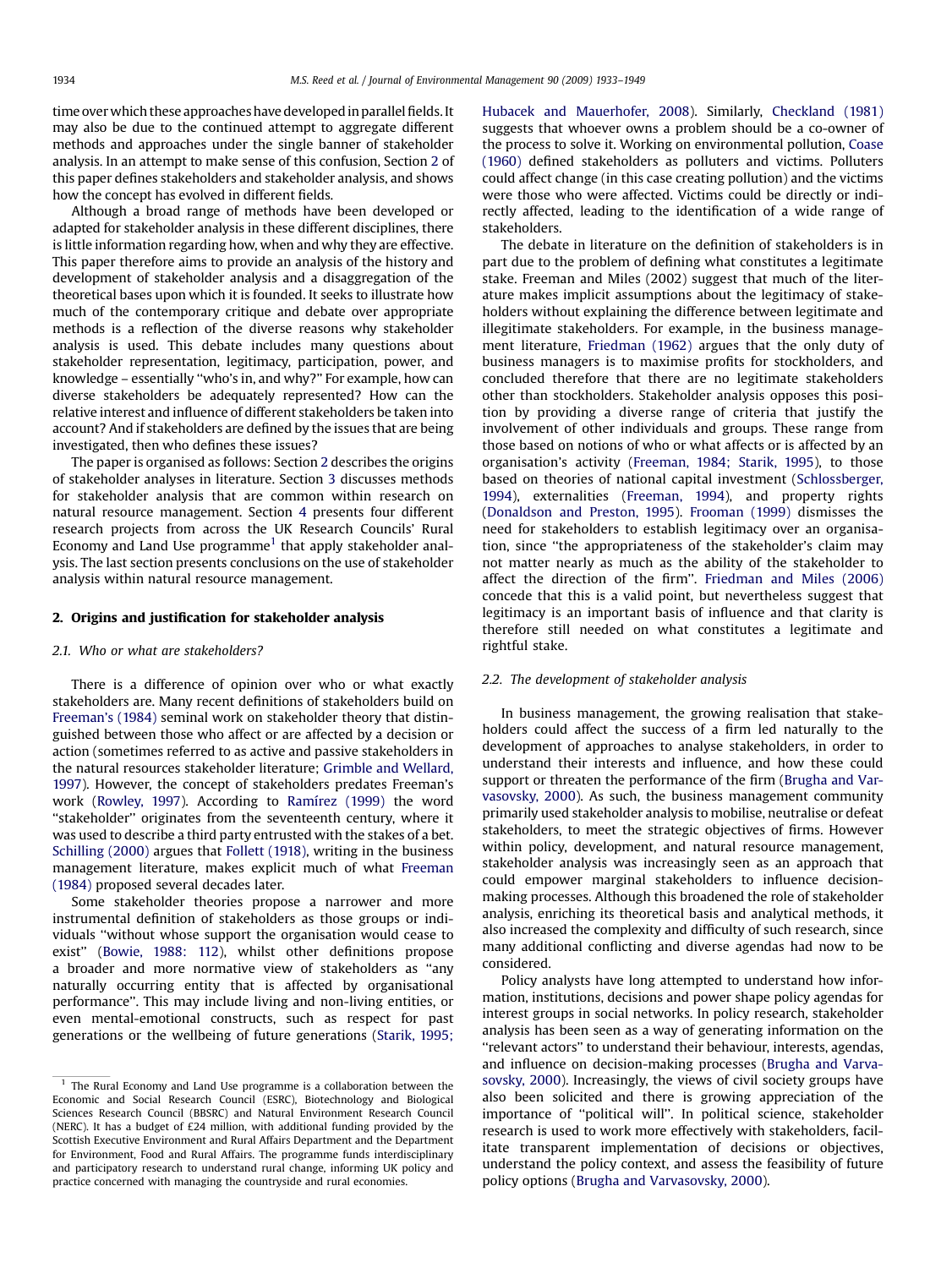The application of stakeholder analysis in development and the natural resources management literature (sometimes referred to as ''diversity analysis'', e.g., [Pain, 2004\)](#page-15-0) has partly been stimulated by projects that did not adequately understand stakeholder dynamics and failed as a result. In these fields, stakeholder analysis has focussed on understanding power dynamics and enhancing the transparency and equity of decision-making in development projects. For example, [Lindenberg and Crosby \(1981\)](#page-15-0) suggested making an inventory of those who could have a role in decision-making, gauging their importance through their level of influence and their interest for a particular outcome, mapping the relationships between the actors, and understanding their potential for developing alliances. The "4Rs" tool analyses how people relate to one another over natural resource use by splitting stakeholder roles into rights, responsibilities and revenues (benefits), and then assessing the relationship between these roles [\(Tekwe and Percy, 2001; Salam and Noguchi, 2006\)](#page-16-0). Stakeholder analysis in development and natural resource management projects has often focussed on inclusivity, being used to empower marginal groups, such as women, those without access to wellestablished social networks, the under-privileged, or the socially disadvantaged, and those who are not easily accessible, because for example they live far away from main roads [\(Johnson et al.,](#page-15-0) [2004](#page-15-0)). In the absence of stakeholder analysis, there is a danger that particularly powerful and well connected stakeholders can have a greater influence on decision-making outcomes than more marginalised groups; a problem that is especially acute in development projects [\(Chambers, 1994, 1997](#page-14-0)). Having said this, depending on the underlying agenda of those convening the process, stakeholder analysis can be abused to empower or marginalise certain groups. In these disciplines, stakeholder analysis has developed in parallel with and been enriched by the development of participatory methods for project design and planning, for example, through rapid and participatory appraisal, action research, social forestry, and land-use planning [\(Grimble and](#page-15-0) [Wellard, 1997](#page-15-0)).

Much of the business management literature provides a relatively static approach to stakeholder analysis, and fails to consider that stakeholders, organisations, interventions and issues can interact and change over time [\(Frooman, 1999](#page-15-0); [Friedman and Miles,](#page-15-0) [2002;](#page-15-0) [Rowley and Moldoveanu, 2003\)](#page-16-0). In contrast, participatory natural resource management and development literature advocates on-going and evolving involvement of stakeholders beyond stakeholder analysis, at every stage of the project cycle ([Fraser et al.,](#page-15-0) [2006; Stringer et al., 2006\)](#page-15-0). In this way, the dynamic nature of stakeholder needs, priorities and interests can be captured throughout the duration of the project and beyond.

Stakeholder analysis is also used to understand the diverse range of potentially conflicting stakeholder interests ([Friedman and](#page-15-0) [Miles, 2006, 2004;](#page-15-0) [Prell et al., 2007\)](#page-15-0). Because of this, the process of stakeholder analysis may in fact exacerbate and generate conflict ([ODA, 1995](#page-15-0)). In some cases, hidden agendas or covert interests may also skew the analysis ([ODA, 1995](#page-15-0)) and [Gass et al. \(1997\)](#page-15-0) have expressed concern over the question of research objectivity, since those undertaking the analysis do so from a particular perspective or with particular outcomes in mind. Other potential problems include the perceived lack of knowledge, skills, or resources to conduct stakeholder analysis, concerns over what the analysis will reveal, fears that the analyses may be destabilising or manipulative; and ethical concerns about representing the views of other people ([Bryson et al., 2002; Fraser and Hubacek, 2007](#page-14-0)).

<span id="page-2-0"></span>It is partly for these reasons that stakeholder analysis is frequently overlooked, yet a systematic, critical, and sensitive approach to stakeholder analysis is clearly essential. Only by understanding who has a stake in an initiative, and through understanding the nature of their claims and inter-relationships with each other, can the appropriate stakeholders be effectively involved in environmental decision-making.

## 2.3. Normative versus instrumental approaches to stakeholder analysis

There have been numerous attempts to classify the different approaches to stakeholder analysis (e.g. [Donaldson and Preston,](#page-15-0) 1995; [Friedman and Miles, 2006\)](#page-15-0). Perhaps the most significant difference is between normative and instrumental approaches. A third approach, descriptive stakeholder analysis, is rarely conducted for its own sake, since it has no purpose beyond describing the relationship between a particular phenomenon and its stakeholders [\(Donaldson and Preston, 1995](#page-15-0)). However, since normative and instrumental analyses require an understanding of the current state of affairs, descriptive analyses are in effect a necessary precursor to normative and instrumental analyses.

Normative approaches have been advocated increasingly as stakeholder analysis has been adopted in policy, development and natural resource management circles, emphasising the legitimacy of stakeholder involvement and empowerment in decisionmaking processes. In this context, stakeholder analysis has been used to legitimise the decisions that are made, through the involvement of key and/or representative figures (e.g. [Donaldson](#page-15-0) [and Preston, 1995](#page-15-0)). Others have suggested that normative stakeholder theory needs to identify who decision-makers are morally responsible to in their legal and institutional context [\(Boatright,](#page-14-0) [1994; Hendry, 2001; Friedman and Miles, 2006\)](#page-14-0). Drawing on the deliberative democracy literature [\(Elster, 1998\)](#page-15-0), it can be argued that people have a right to participate in the management of their environment.

Several normative stakeholder theories are influenced by Habermas' theory on communicative action ([Habermas, 1984, 1987\)](#page-15-0). Habermas distinguishes ''communicative rationality'' (people seeking to reach shared understanding and cooperate to solve a common problem on the basis of discussion and consensus), as opposed to ''instrumental rationality'' (where the goal is to 'control' by changing reality), or ''strategic rationality'' (where the goal is to 'win' by making strategic moves) (Jonker and Foster, 2002; Röling, [1996\)](#page-15-0). The soft systems methodology ([Checkland, 1999\)](#page-15-0) agrees with Habermas, as this approach features stakeholders who recognize that they face a common problem which cannot be solved by 'hard system thinking',<sup>2</sup> and subsequently negotiate their conflicting goals and different perspectives in order to agree collectively on action (Checkland, 1999; Röling, 1996). Natural resource management typically deals with conflicting interests of various stakeholders since they use the same resources for different purposes. It is therefore important to understand the different perspectives of the actors involved. For this reason, in the development and natural resource management literature it is often argued that sustainable management of natural resources requires a soft system, i.e. a space or platform that facilitates a learning among stakeholders by sharing, and intersubjectively validating, their understanding of the situation in order to reach consensus (Röling and Jiggins, 1997; Rist et al., 2006). Stakeholder analysis in itself does not create this platform for negotiation, but can be used as a tool to contribute to this negotiation or learning between

 $2$  Hard systems thinking assumes that real systems exist, independently from the human observer, and one can therefore model existing systems. Soft systems differ from hard systems in two ways: 1) they are guided by reasons rather than driven by causes; 2) they do not have assumed goals but instead attempt to come to shared system goals (Röling, 1997).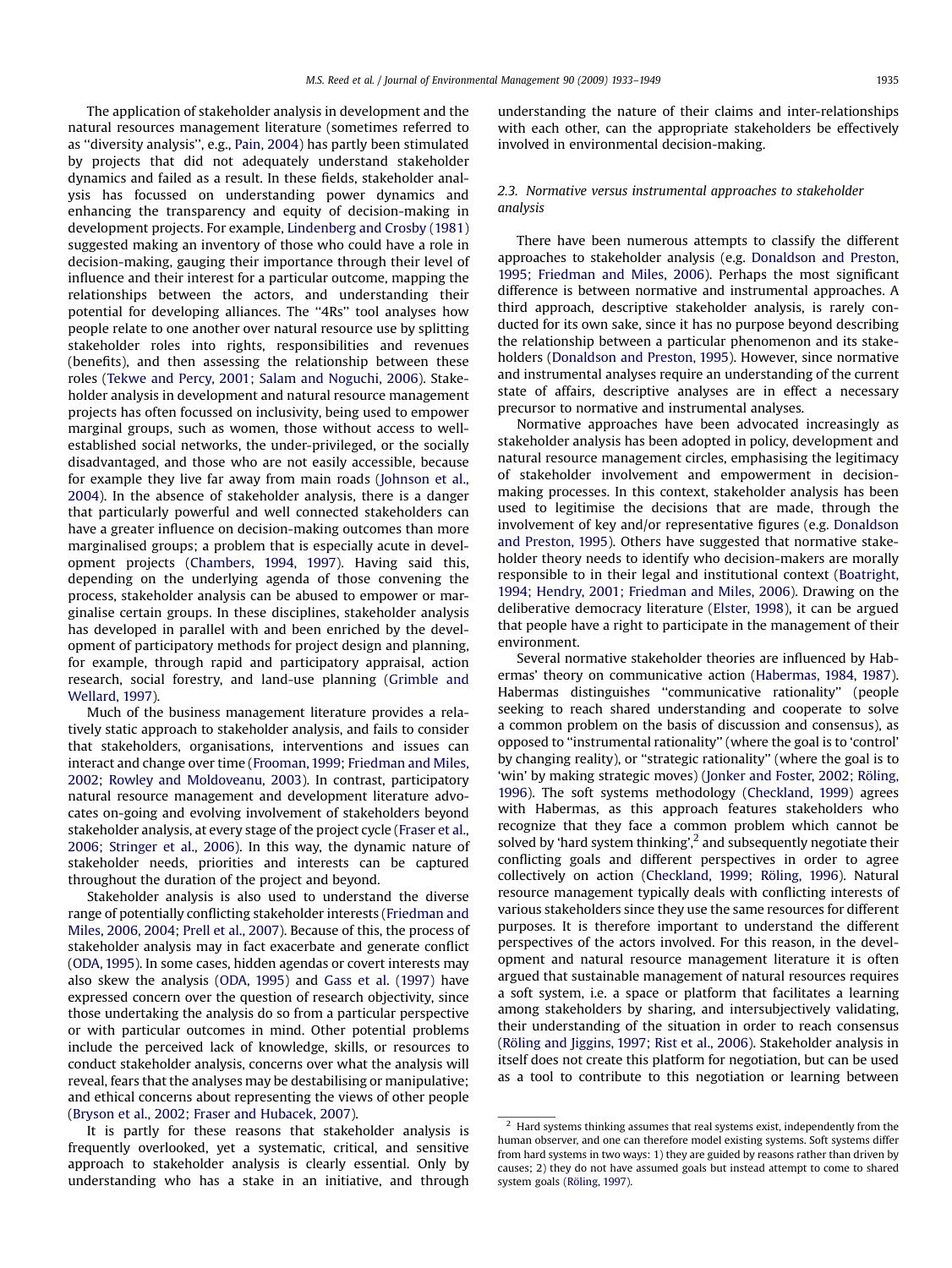stakeholders. In this way, stakeholder analysis can facilitate a ''constructivist'' approach to stakeholder participation, which recognizes multiple perspectives of the 'truth', where 'reality' is socially constructed.

Instrumental stakeholder research is more pragmatic, and largely devoted to understanding how organisations, projects and policy-makers can identify, explain, and manage the behaviour of stakeholders to achieve desired outcomes. In the business management literature, instrumental approaches have sought to understand and influence stakeholders in a variety of ways. For example, [Freeman \(1984\)](#page-15-0) argued that stakeholder analysis could improve the strategic management and thus the performance of an organisation. In the development and natural resource management literature, stakeholder analysis has been used instrumentally to overcome obstacles to the adoption of new technologies, adapt technologies to relevant user groups, or to disseminate the same technologies in different ways to different groups ([Johnson et al., 2004](#page-15-0)). It has been argued that stakeholder analysis can enable information and perspectives to be sought from a far wider range of sources, providing a more robust knowledge base from which to build development or natural resource management initiatives [\(Olsson et al., 2004; Berkes,](#page-15-0) 1999; Woodhill and Röling, 1998). This may be particularly pertinent when consensually agreed targets need to be reached (e.g. [Arheimer et al., 2004\)](#page-14-0) or when the relevant information is sparsely or unevenly distributed between different groups ([Geurts and](#page-15-0) [Mayer, 1996\)](#page-15-0). It may also be particularly important for identifying existing conflicts between stakeholders, to ensure that these are not exacerbated by future work.

Finally, it should be noted that normative justifications for stakeholder analysis may lead to instrumental outcomes. The normative basis suggests that stakeholders should be involved in decision-making processes and thus feel some level of ownership of these processes. By doing this, stakeholder analysis may serve instrumental ends if it leads to the transformation of relationships and the development of trust and understanding between participants. Although this may not necessarily lead to changes in attitudes and behaviour, it may enable diverse groups of potentially conflicting stakeholders to appreciate the legitimacy of each other's views and see new ways of working together [\(Mathews, 1994;](#page-15-0) [Forester, 1999](#page-15-0)).

## 3. Stakeholder analysis methods in natural resource management research

### 3.1. A typology of stakeholder analysis methods

While the discussion above helps to rationalise the theoretical basis for stakeholder analysis, both normative and instrumental approaches have been applied in different disciplines and contexts using a wide variety of methods [\(Fig. 1](#page-3-0)). These can be categorised as methods used for: i) identifying stakeholders (Section [3.2\)](#page-4-0); ii) differentiating between and categorising stakeholders (Section [3.3](#page-5-0)); and iii) investigating relationships between stakeholders (Section [3.4\)](#page-6-0). [Table 1](#page-4-0) provides a summary description of each of the methods covered in the typology, including details of the resources required, level of stakeholder participation, and their strengths and weaknesses. Whilst some methods may be used for more than one purpose – for example, Social Network Analysis is primarily used to investigate relationships between stakeholders, but can also be used to categorise them – most are generally used for one of the purposes identified above.

Each of the research methods in this typology may be used either with or without the active participation of stakeholders. Where there is considerable documentary evidence or where analysts have an intimate knowledge of the individuals and groups with a stake in the phenomenon under investigation (e.g. an organisation, intervention, or issue), the stakeholder analysis can be conducted without the active participation of the stakeholders themselves. However, active participation may be needed if it is unclear which issues are most pertinent to the investigation, or if there is incomplete knowledge on the population from which the stakeholders could be drawn. The level of participation in stakeholder analysis can also vary considerably from passive consultation, where stakeholders simply provide information for the analysis, to active engagement where there is a two-way exchange of information between stakeholders and analysts as equal



<span id="page-3-0"></span>Fig. 1. Schematic representation of rationale, typology and methods for stakeholder analysis.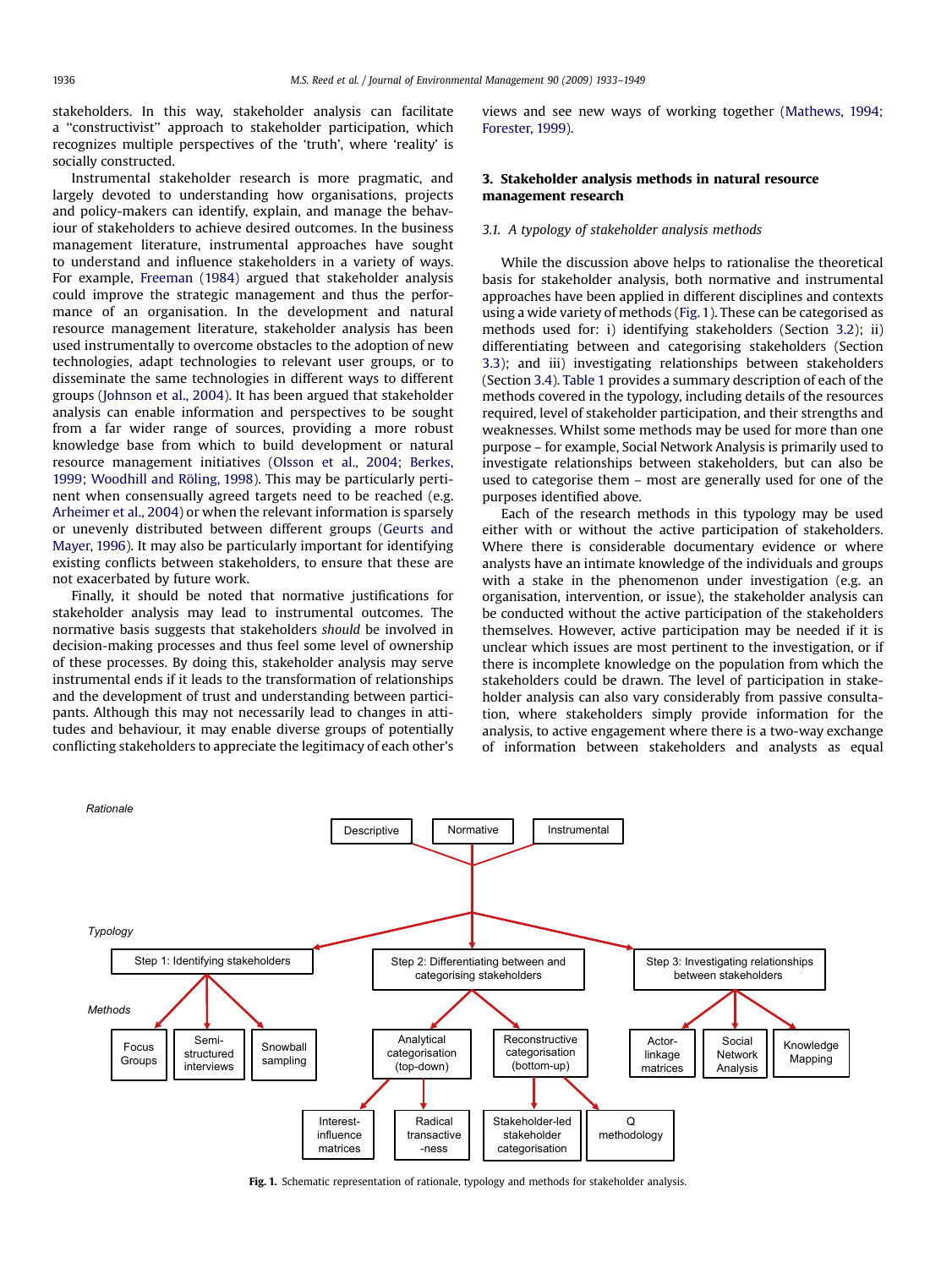## Table 1

Resources required, level of stakeholder participation, strengths and weaknesses of each of the methods identified in the typology.

| Method                                        | Description                                                                                                                                                        | Resources                                                                                                                                                    | Strengths                                                                                                                                                                                                                                  | Weaknesses                                                                                                                               |
|-----------------------------------------------|--------------------------------------------------------------------------------------------------------------------------------------------------------------------|--------------------------------------------------------------------------------------------------------------------------------------------------------------|--------------------------------------------------------------------------------------------------------------------------------------------------------------------------------------------------------------------------------------------|------------------------------------------------------------------------------------------------------------------------------------------|
| Focus groups                                  | A small group brainstorm<br>stakeholders, their interests,<br>influence and other attributes,<br>and categorise them                                               | High quality facilitation; room<br>hire; food and drink; facilitation<br>materials e.g. flip-chart paper<br>and post-its                                     | Rapid and hence cost-effective;<br>adaptable; possible to reach<br>group consensus over<br>stakeholder categories;<br>particularly useful for generating<br>data on complex issues that<br>require discussion to develop<br>understanding. | Less structured than some<br>alternatives so requires effective<br>facilitation for good results                                         |
| Semi-structured interviews                    | Interviews with a cross-section<br>of stakeholders to check/<br>supplement focus group data                                                                        | Interview time; transport<br>between interviews; voice<br>recorder                                                                                           | Useful for in-depth insights to<br>stakeholder relationships and to<br>triangulate data collected in<br>focus groups                                                                                                                       | Time-consuming and hence<br>costly; difficult to reach<br>consensus over stakeholder<br>categories                                       |
| Snow-ball sampling                            | Individuals from initial<br>stakeholder categories are<br>interviewed, identifying new<br>stakeholder categories and<br>contacts                                   | As above: successive<br>respondents in each stakeholder<br>category are identified during<br>interviews                                                      | Easy to secure interviews<br>without data protection issues;<br>fewer interviews declined                                                                                                                                                  | Sample may be biased by the<br>social networks of the first<br>individual in the snow-ball<br>sample                                     |
| Interest-Influence matrices                   | Stakeholders are placed on<br>a matrix according to their<br>relative interest and influence                                                                       | Can be done within focus group<br>setting (see above), or<br>individually by stakeholder<br>during interviews (see above) or<br>by researcher / practitioner | Possible to prioritise<br>stakeholders for inclusion;<br>makes power dynamics explicit                                                                                                                                                     | Prioritisation may marginalise<br>certain groups; assumes<br>stakeholder categories based on<br>interest-influence are relevant          |
| Stakeholder-led stakeholder<br>categorisation | Stakeholders themselves<br>categorise stakeholders into<br>categories which they have<br>created                                                                   | Same as semi-structured<br>interviews                                                                                                                        | Stakeholder categories are based<br>on perceptions of stakeholders                                                                                                                                                                         | Different stakeholders may be<br>placed in the same categories by<br>different respondents, making<br>categories meaningless             |
| Q methodology                                 | Stakeholders sort statements<br>drawn from a concourse<br>according to how much they<br>agree with them, anlaysis allows<br>social discourses to be identified     | Materials for statement sorting;<br>interview time; transport<br>between interviews                                                                          | Different social discourses<br>surrounding an issue can be<br>identified and individuals can be<br>categorised according to their<br>'fit' within these discourses                                                                         | Does not identify all possible<br>discourses, only the ones<br>exhibited by the interviewed<br>stakeholders                              |
| Actor-linkage matrices                        | Stakeholders are tabulated in<br>a two-dimensional matrix and<br>their relationships described<br>using codes                                                      | Can be done within focus group<br>setting (see above), or<br>individually by stakeholders<br>during interviews (see above) or<br>by researcher/ practitioner | Relatively easy, requiring few<br>resources                                                                                                                                                                                                | Can become confusing and<br>difficult to use if many linkages<br>are described                                                           |
| Social Network Analysis                       | Used to identify the network of<br>stakeholders and measuring<br>relational ties between<br>stakeholders through use of<br>structured interview/<br>questionnaire. | Interviewer, questionnaire,<br>training in the approach and<br>analyses, time, software                                                                      | Gain insight into the boundary of<br>stakeholder network; the<br>structure of the network;<br>identifies influential<br>stakeholders and peripheral<br>stakeholders                                                                        | Time-consuming; questionnaire<br>is a bit tedious for respondents;<br>need specialist in the method.                                     |
| Knowledge mapping                             | Used in conjunction with SNA;<br>involves semi-structured<br>interviews to identify<br>interactions and knowledges                                                 | Same as semi-structured<br>interviews                                                                                                                        | Identifies stakeholders that<br>would work well together as<br>well as those with power<br>balances                                                                                                                                        | Knowledge needs may still not<br>be met due to differences in the<br>types of knowledge held and<br>needed by different<br>stakeholders. |
| Radical transactiveness                       | Snow-ball sampling to identify<br>fringe stakeholders;<br>development of strategies to<br>address their concerns                                                   | Training in the approach, time                                                                                                                               | Identifies stakeholders and<br>issues that might otherwise be<br>missed and minimizes risks to<br>future of project                                                                                                                        | Time-consuming and hence<br>costly                                                                                                       |

partners, so that stakeholders can help to direct research aims and objectives (c.f. [Rowe and Frewer, 2000](#page-16-0)).

## 3.2. Methods for identifying stakeholders and their stakes

Much of the stakeholder analysis literature has presumed that stakeholders are self-evident and self-construed, and has focused on categorising pre-identified stakeholders to understand their interests and relationships. However, before this can be done, it is necessary to identify who holds a stake in the phenomenon under investigation. This in itself necessitates a clear understanding of the issue under investigation so that the boundaries of the social and ecological phenomenon can be established. From this clarification, a number of methods can then be used to identify the relevant stakeholders.

<span id="page-4-0"></span>Identifying stakeholders is usually an iterative process, during which additional stakeholders are added as the analysis continues, for example, using expert opinion, focus groups, semi-structured interviews, snow-ball sampling, or a combination of these. If the boundaries of the phenomenon itself are clearly defined, then stakeholders can be relatively easily identified. However, there is a risk that some stakeholders may be accidently omitted and as a consequence not all relevant stakeholders of the phenomenon may be identified [\(Clarkson, 1995\)](#page-15-0). On the other hand, it is often not possible to include all stakeholders and a line must be drawn at some point, based on well-founded criteria established by the research analyst ([Clarke and Clegg, 1998\)](#page-15-0). These may include for example, geographical criteria like the boundary of a National Park or demographic criteria such as nationality or age, depending on the focus of the analysis.

Each stakeholder involved in the analysis supposedly has a stake in the phenomenon under investigation. Nevertheless, a key problem lies in deciding whether the phenomenon under investigation should dictate which stakeholders are involved, or whether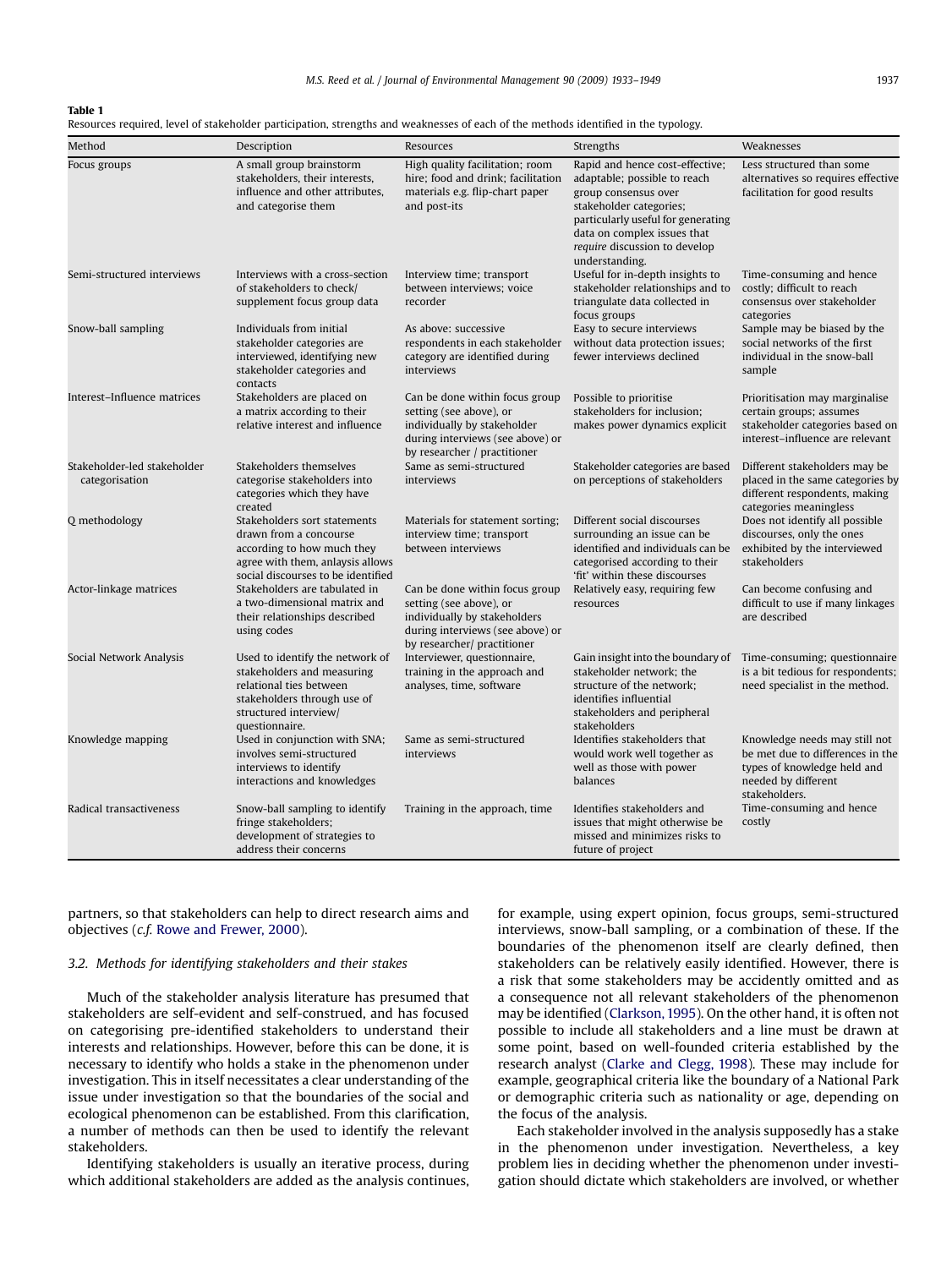it should be the other way around. This problem is rarely considered in stakeholder analyses, possibly due to the difficult dialectic between identifying stakeholders and identifying which aspect of an organisation's activities, which intervention, or which issue to focus on. However, without knowing the issue, it is difficult to know which stakeholders should be involved in identifying the focus ([Dougill et al., 2006; Prell et al., 2008, in press](#page-15-0)). As a result, the focus is typically identified in a top-down manner by the team leading the stakeholder analysis and may therefore reflect their interests and biases, which might not reflect the interests of stakeholders ([Clarkson, 1995; Varvasovszky and Brugha, 2000](#page-15-0)). To address this, [Dougill et al. \(2006\)](#page-15-0) and [Prell et al. \(2008, in press\)](#page-15-0) proposed an iterative process comprising scoping interviews, focus groups, and follow-up interviews to identify the organisations, interventions, or issues under investigation, and hence to identify the stakeholders (see Section [4.1](#page-8-0) for details). [Chevalier and Buckles \(2008\)](#page-15-0) lists a range of other ways to identify stakeholders, including<sup>[3](#page-5-0)</sup>: identification by experts or other stakeholders; by self-selection (in response to advertisements or announcements); through written records or census data which may provide information to categorise by age, gender, religion and residence; through oral or written accounts of major events (identifying the people who were involved); or using a checklist of likely stakeholder categories. Once sorted into groups (e.g. using card-sorting techniques described below), [Chevalier and Buckles \(2008\)](#page-15-0) recommends placing stakeholders in a ''rainbow diagram'' that classifies them according to the degree they can affect or be affected by a problem or action ([Fig. 2](#page-5-0)).

Who is included and who is omitted may depend on the method used for identifying stakeholders and purpose of the stakeholder analysis. This is important, as it affects ''who and what really counts'' [\(Mitchell et al., 1997\)](#page-15-0). [Bryson et al. \(2002\)](#page-14-0) argues that an inclusive view of stakeholders is important in the interests of social justice, since the ''nominally powerless'' must be given a voice. [Lewis \(1991\)](#page-15-0), on ethical grounds proposes that it is sensible to at least start with an inclusive perspective and at a practical level pluralism is also important, since the capacity for a policy, plan, or project to meet its objectives may depend on including all the appropriate stakeholders ([Bryson and Bromily,](#page-14-0) [1993; Tuchman, 1984\)](#page-14-0). In broad terms, if the main concern of the stakeholder analysis is the equal distribution of the costs and benefits of a project (e.g. in project planning and implementation), all stakeholders may need to be included ([Grimble et al., 1995\)](#page-15-0). When the main interest is the effectiveness of a project or organisation (e.g. in a management context), only those stakeholders who are most likely to affect the functioning of the project or organisation given their interests, resources, and influence are normally included [\(Grimble et al., 1995\)](#page-15-0). In both cases, the stakeholder analysis can be improved by differentiating between and categorising stakeholders. A range of methods have been developed for doing this, and these will be considered in the next section.

## 3.3. Methods for differentiating between and categorising stakeholders

Methods to characterise and classify stakeholders tend to follow two broad approaches: i) top-down ''analytical categorisations'' and; ii) bottom-up "reconstructive methods" ([Dryzek and Bereji](#page-15-0)[kian, 1993](#page-15-0)).



Fig. 2. Rainbow diagram for classifying stakeholders according to the degree they can affect or be affected by a problem or action (from: [Chevalier and Buckles, 2008](#page-15-0)).

#### 3.3.1. Analytical categorisations

Analytical categorisations are a set of methods in which classification of stakeholders is carried out by those conducting the analysis based on their observations of the phenomenon in question and 'embedded in some theoretical perspective on how a system functions' [\(Hare and Pahl-Wostl, 2002,](#page-15-0) p. 50). Examples of analytical categorisations include those using levels of interest and influence [\(Lindenberg and Crosby, 1981](#page-15-0)), cooperation and competition ([Freeman, 1984](#page-15-0)), cooperation and threat ([Savage et al., 1991\)](#page-16-0), and urgency, legitimacy, and influence [\(Mitchell et al., 1997](#page-15-0)). Such analyses typically make use of matrices or Venn diagrams (e.g. [Bianchi and Kossoudji, 2001; Salam and Noguchi, 2006](#page-14-0)) and are popular with users in policy and development fields [\(Bryson et al.,](#page-14-0) [2002; ODA, 1995; Eden and Ackermann, 1998](#page-14-0)).

One popular method used interest and influence to classify stakeholders into ''Key players, ''Context setters'', ''Subjects'' and ''Crowd'' (e.g. [Eden and Ackermann, 1998; De Lopez, 2001\)](#page-15-0). This can then help to specify how stakeholders might be engaged, for example, for instrumental ends. Key players for example are stakeholders who should to be actively groomed, because they have high interest in and influence over a particular phenomenon. Context setters are highly influential, but have little interest. Because of this, they may be a significant risk, and should be monitored and managed. Subjects have high interest but low influence and although by definition they are supportive, they lack the capacity for impact, although they may become influential by forming alliances with other stakeholders. These are often the marginal stakeholders that development projects seek to empower (Section [2.2\)](#page-1-0). The "Crowd" are stakeholders who have little interest in or influence over desired outcomes and there is little need to consider them in much detail or to engage with them. Interest and influence typically change over time and the impact of such change can be considered. For example, stakeholders may form alliances to either promote or defeat a particular outcome and a stakeholder analysis can be used to identify where such alliances are likely to arise. The analytical power of categorisation approaches can be improved by adding further attributes to the stakeholders. Patterns in these attributes can then be considered in terms of the categorisation factors. For example, stakeholders located in an interest and influence matrix could also be labelled as ''supportive'' or ''unsupportive''. This could be visually represented to determine whether there are any clusters of supportive or unsupportive stakeholders and if so, the implications considered in the context of interest and influence. Any number of stakeholder attributes can be included in this way and the resulting patterns examined and the implications assessed.

For environmental management and development work, one of the main drawbacks of such analytical categorisation is that it tends

<span id="page-5-0"></span><sup>3</sup> For a range of additional techniques, see [http://www.sas2.net/index.](http://www.sas2.net/index.php%3Fpage%3Dactors) [php?page](http://www.sas2.net/index.php%3Fpage%3Dactors)=[actors.](http://www.sas2.net/index.php%3Fpage%3Dactors)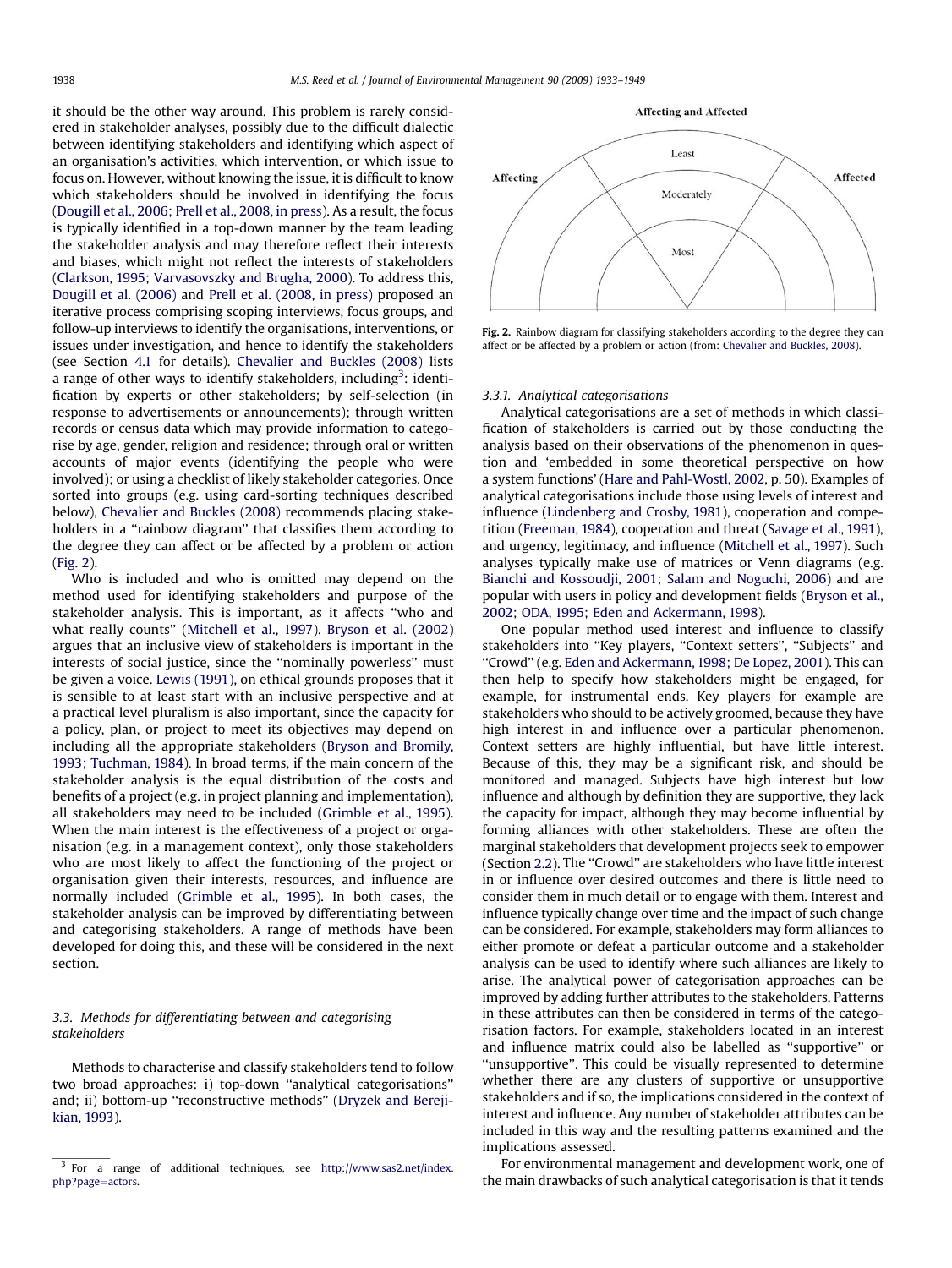to identify the 'usual suspects' and there is a danger that this may lead to the under-representation of marginalised or powerless groups [\(Calton and Kurland, 1996; Grimble and Chan, 1995; Mac-](#page-14-0)[Arthur, 1997](#page-14-0)). Whilst this can lead to the concerns of vulnerable stakeholders being ignored, such groups may form alliances to affect significant change when they disagree with or feel threatened by the phenomenon under investigation. In both cases, it is important to include them. In addition, these methods are often used in the absence of direct stakeholder participation in the analysis and therefore may reflect the biases of the researchers rather than the perceptions of the stakeholders themselves, leading to questions about the legitimacy based on these categorisations. An alternative approach known as ''radical transactiveness'' ([Hart](#page-15-0) [and Sharma, 2004](#page-15-0)) reverses this, focussing instead on opening twoway dialogue with stakeholders who would otherwise be considered peripheral. This typically includes those who are remote, weak, poor, uninterested, isolated, or non-legitimate, but whose views may be disruptive. [Hart and Sharma \(2004\)](#page-15-0) argue that this enables powerful and fringe stakeholders to influence each other and avoid potentially disruptive relationships in the future. They recognise that such fringe stakeholders may hold knowledge and perspectives that can help anticipate potential future natural resource problems and identify innovative opportunities for future management.

### 3.3.2. Reconstructive categorisations

In response to these limitations, more bottom-up, 'reconstructive methods' ([Dryzek and Berejikian, 1993\)](#page-15-0) have been developed, which allow categorisations and parameters to be defined by the stakeholders themselves, so that the analysis reflects their concerns more closely [\(Hare and Pahl-Wostl, 2002](#page-15-0)).

For example, [Hare and Pahl-Wostl \(2002\)](#page-15-0) applied a card-sorting method used in experimental psychology in their stakeholder-led stakeholder categorisation process for a sustainable water management project. Each stakeholder was asked to sort cards listing all the stakeholders in a city water system into groups according to their own criteria. It was used as a way of 'identify(ing) the structure of groupings and interactions between stakeholders' from the stakeholders' perspectives so that the models developed during the research would reflect the understanding of the stakeholders themselves.

An alternative, less direct method, also drawn from psychology but widely used in political science alongside discourse analysis, is Q methodology. Discourse analysis identifies the ways in which people think and talk about an issue and in particular the shared perceptions and common ground between individuals. Q methodology is then employed to group individuals into 'social discourses' based on these shared perceptions and commonalities ([Barry and Proops, 1999\)](#page-14-0). Q methodology has been used in environmental policy research, where analysis of conflicting knowledge claims might lead to more effective policy solutions [\(Ockwell,](#page-15-0) [2008\)](#page-15-0). In both the card-sorting method and Q methodology the categorisation of stakeholders is based on an empirical analysis of stakeholder perceptions rather than on theoretical perspectives ([Barry and Proops, 1999\)](#page-14-0).

<span id="page-6-0"></span>While card sorting and Q methodology can involve a large number of stakeholders, the difficulty of engaging meaningfully with them means that in many cases, not everyone identified as a stakeholder can be involved in all aspects of the process. This leads inevitably to a need to identify a sub-set of stakeholders whose views are representative of the larger stakeholder group ([Prell et al., 2008, in press](#page-15-0)). If such stakeholder-led research methods are to be used, then greater flexibility in research and policy interventions is necessary. By defining their own categories, stakeholders make the analysis relevant to their own concerns and circumstances. This may shift the original focus of research, which could lead to novel output, but might equally be distracting.

Finally, Strategic Perspectives Analysis [\(Dale and Lane, 1994\)](#page-15-0) uses interviews or workshops with stakeholders to identify and compare the goals of different groups, and the perceived opportunities and constraints they have to reach their goals. In this way (often using repeat interviews), categories of stakeholders who share similar goals can be identified. The information collected during this process may also be a useful to negotiations between conflicting groups. This approach is similar to conflict mapping ([Cornelius and Faire, 1989\)](#page-15-0), which focuses on needs rather than stated positions or goals.

#### 3.4. Methods for investigating stakeholder relationships

Finally, there are a collection of methods that have been developed to investigate the relationships that exist between stakeholders (as individuals and groups) in the context of a particular phenomenon. There are three principal methods that have been used to analyse stakeholder relationships: i) Actor-linkage matrices ii) Social Network Analysis provides insights into patterns of communication, trust and influence between actors in social networks, and; iii) Knowledge Mapping analyses the content of information between these actors.

## 3.4.1. Actor-linkage matrices

A commonly used means of describing stakeholder interrelations is through actor-linkage matrices ([Biggs and Matsaert, 1999;](#page-14-0) [ODA, 1995](#page-15-0)). These require stakeholders to be listed in the rows and columns of a table creating a grid so that the interrelations between them can be described, using key words. One popular method for example is to determine whether the relationships between each stakeholder are of conflict, complementary, or cooperation. The advantage of this approach is its simplicity of use and flexibility. As actor-linkage matrices require no more than pen and paper, they have been particular valuable in development, where due to resource limitations, research may need to be conducted without the use of computers.

### 3.4.2. Social Network Analysis (SNA)

Similar to actor-linkage matrices, Social Network Analysis makes use of matrices to organize data on the relational ties linking stakeholders together. Rather than using key words in the matrix cells, SNA uses numbers to represent i) the presence/absence of a tie; ii) the relative strength of the tie. Each matrix represents a unique relation, for example, communication; friendship; advice; conflict; trust, etc. Data is typically gathered through structured interview, questionnaire, or observation ([Wasserman and Faust,](#page-16-0) [1994\)](#page-16-0). Thus, SNA captures not only different kinds of relations (both positive and negative), but also the strength of those relational ties, and records this information in quantitative form that makes it easy for summarization and analysis. Analysis of these matrices uncovers the structure of the stakeholder network, thus identifying which stakeholders are more central; which are marginal; and how stakeholders cluster together.

In natural resources management, Social Network Analysis (SNA) can be used to help identify stakeholders, ensure key groups are not marginalised, identify conflict between stakeholders, and select representatives based on the way that the network is structured. Such information is especially important in natural resources management initiatives that seek to influence the behaviour of stakeholders through key influential individuals (c.f. [Rogers, 1995; Prell, et al., 2008, in press\)](#page-15-0). Both the social network and resource management literature discuss how networks influence individuals and groups. Research on the strength of ties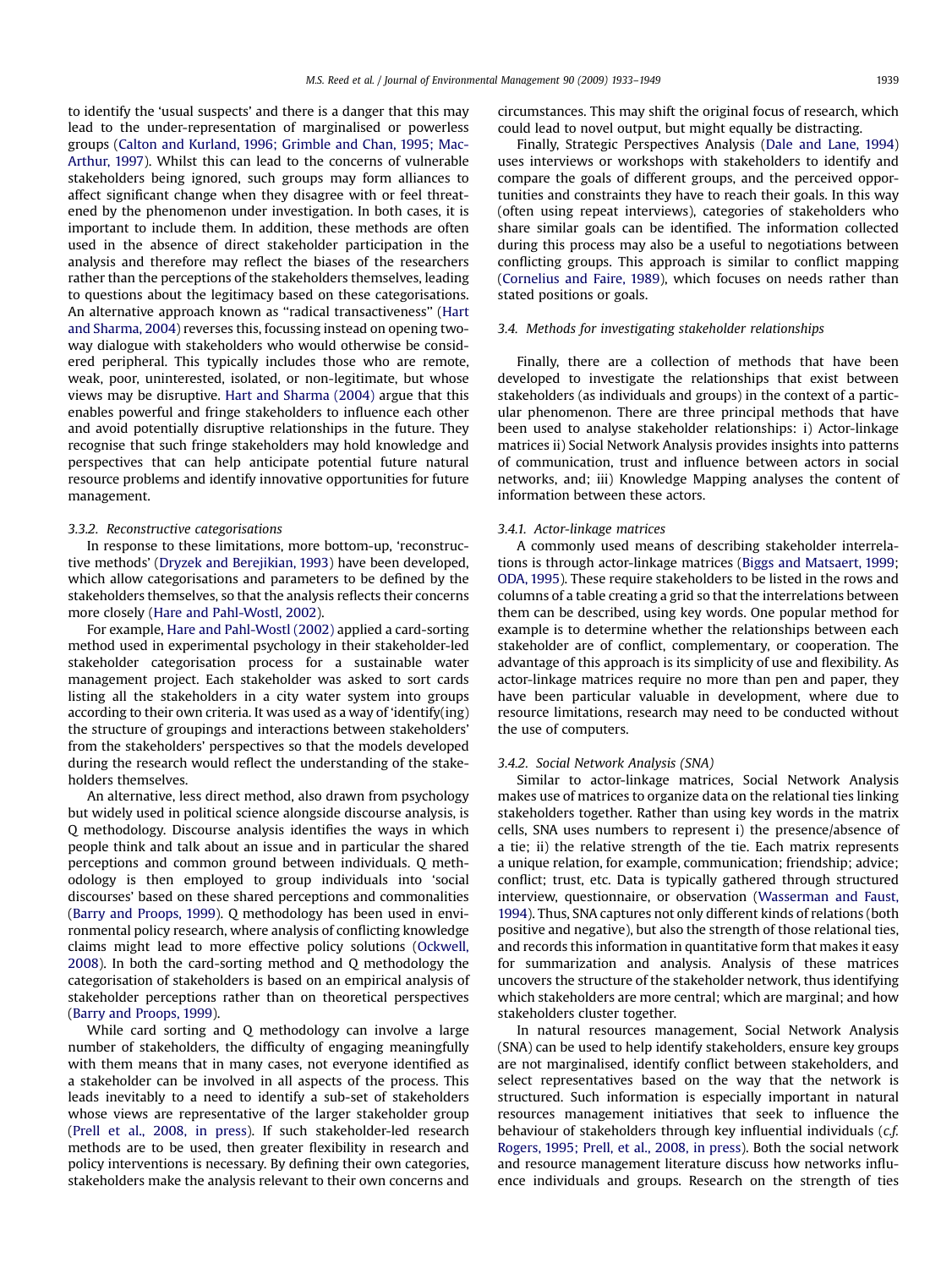between individuals, for example, shows that ''strong'' ties produce different outcomes to ''weak'' ties. Strong ties (as defined by [Granovetter, 1973](#page-15-0)) are based on a combination of characteristics, such as intimacy, emotional intensity, time, and reciprocity. The higher a tie scores on each of these characteristics, the stronger the tie. There are several advantages of strong ties for natural resources management. Stakeholders who share strong ties are more likely to influence one another, and thus, creating strong ties among diverse stakeholders can enhance mutual learning, and the sharing of resources and advice [\(Newman and Dale, 2005; Crona and Bodin,](#page-15-0) [2006](#page-15-0); Newman and Dale, 2007). However, the benefits of strong ties may be countered by the redundancy of information that typically runs through them.

In contrast, diverse information and new ideas have been shown to travel best through weak ties. Research has shown that weak ties tend to exist between dissimilar individuals, and as such, offer stakeholders access to diverse pools of information and resources by bridging otherwise disconnected segments of the network. Within the context of natural resource management, weak ties that link diverse individuals and groups together and bridge disconnected segments of a network can make it more resilient and adaptive to environmental change. A potential drawback to weak ties, however, is that they are easy to break. In addition, individuals sharing weak ties may lack the trust and understanding that is needed for meaningful dialogue over environmental issues [\(Gran](#page-15-0)[ovetter, 1973; Burt, 1992,](#page-15-0) [2000, 2001](#page-14-0); [Newman and Dale, 2005](#page-15-0)). By quantifying the extent to which stakeholders trust one another, SNA can identify problematic relationships, and when supplemented with qualitative data, can be used to identify the nature of conflicts between individuals and groups. It may be possible to identify specific individuals who are widely perceived by others in the network to be untrustworthy. This information can be used to select stakeholders to work together who are likely to trust one another, and may help avoid exacerbating conflicts between stakeholders (see Section [4.4](#page-11-0) for an illustration).

Closely related to this is the way in which various stakeholder attributes influence which ties are established within a network. Homophily, where similar individuals are attracted to each another and thus choose to intensify their interaction, is well-documented in social networks [\(Friedkin, 1998](#page-15-0); [Ruef et al., 2004](#page-16-0); [Skvoretz et al.,](#page-16-0) [2004](#page-16-0)). Stakeholders who are similar to one another are better able to communicate tacit, complex information, because there is a better level of understanding between them. However, homophily can also be problematic, because successful natural resource management projects require different views and opinions to be recognised and discussed ([Crona and Bodin, 2006](#page-15-0); Newman and Dale, 2007). In such situations, it may be beneficial to increase the diversity of stakeholders engaged in the project.

A further concept of importance in the natural resource management literature is centralisation. A highly centralised network is characterised by relatively few individuals holding the majority of ties with other individuals in the network. Although centralised networks are helpful for the initial phase of forming groups and building support for collective action ([Olsson et al., 2004; Crona and Bodin, 2006\)](#page-15-0), research suggests that centralised networks are also a disadvantage for long-term planning and problem solving. Long-term goals in fact require a more decentralised structure, where there are more ties, both weak and strong, between all the stakeholders ([Crona and Bodin,](#page-15-0) [2006](#page-15-0)).

## 3.4.3. Knowledge mapping

<span id="page-7-0"></span>Knowledge mapping is an increasingly important tool within businesses and organisations, particularly in terms of fostering improved innovation and competitive advantage [\(Cole, 1998](#page-15-0)). Knowledge mapping evolved from organisational charts, which were tools for control and planning. However, in order to successfully manage a natural resource system that is subject to numerous changes, responses, and feedbacks from various sectors of society (or in the case of business, a system that is subject to both internal and external changes), more flexible approaches are needed in order to enhance communication and facilitate learning. Businesses have responded to this need by emphasising the importance of knowledge management, within which knowledge mapping can play a useful role [\(Nissen and Levitt, 2004\)](#page-15-0). To date however, it has been little applied to the natural resource management context, the exception being work on agricultural networks and technology transfer (e.g. see FAO, [1995\)](#page-15-0).

When used in conjunction with SNA, knowledge mapping may provide an important method for: i) extending the ''who knows who'' of SNA by providing a visual representation of ''who knows what'' [\(Wexler, 2001\)](#page-16-0) that captures the knowledge of different stakeholders across time, people and locations [\(Nissen and Levitt,](#page-15-0) [2004](#page-15-0)); ii) identifying the dominant flows of knowledge ([Eppler,](#page-15-0) [2001\)](#page-15-0); iii) identifying knowledge bottlenecks and areas of latent knowledge; iv) locating and explaining knowledge seepage, for example through the migration or loss of key stakeholder groups or individuals; v) assisting individuals within the system to understand the other types of knowledge of different individuals and groups within the system, and; vi) helping researchers to group stakeholders more effectively in order to promote learning. By mapping linkages in a knowledge system, information exchange mechanisms can be identified and evaluated, providing an overview of power and control of the linkages and highlighting whose interests are being met ([FAO, 1995](#page-15-0)).

It may be possible to use knowledge maps in conjunction with SNA to address the question of whose agenda is being met, by identifying stakeholders who are particularly knowledgeable about a specific issue and determining how their knowledge is being used and by whom. For example, although knowledge maps might indicate that a substantial proportion of stakeholders within the network are ''knowledgeable'', SNA might indicate that there are few pathways through which that knowledge can be distributed across the wider stakeholder network. Conversely, knowledge needs might become apparent from other stakeholders in the knowledge map and researchers could then structure focus groups to bring together knowledgeable stakeholders with those needing this knowledge. This is an important step towards fostering effective collaboration and social learning, a well as innovation ([Ram](#page-15-0)írez, 1997) providing a means by which latent knowledge can be released within the appropriate social network. Used in this way, knowledge mapping is a novel method within stakeholder analysis, which can aid the development and diffusion of knowledge within socio-ecological systems.

# 4. Applying stakeholder analysis: experience from the RELU programme

The previous sections of the paper have examined the history and theory of stakeholder analysis in the context of business management, policy, development, and natural resources management. They have also examined which methods have been used in three critical steps of stakeholder analysis, identifying stakeholders and their stakes, differentiating between and categorising stakeholders, and methods for investigating stakeholder relationships. The following section of the paper uses four case study projects from the UK Rural Economy and Land Use Programme (RELU) that all use stakeholder analysis, to discuss how the analysis was applied in each, what problems arose, and how these problems were overcome.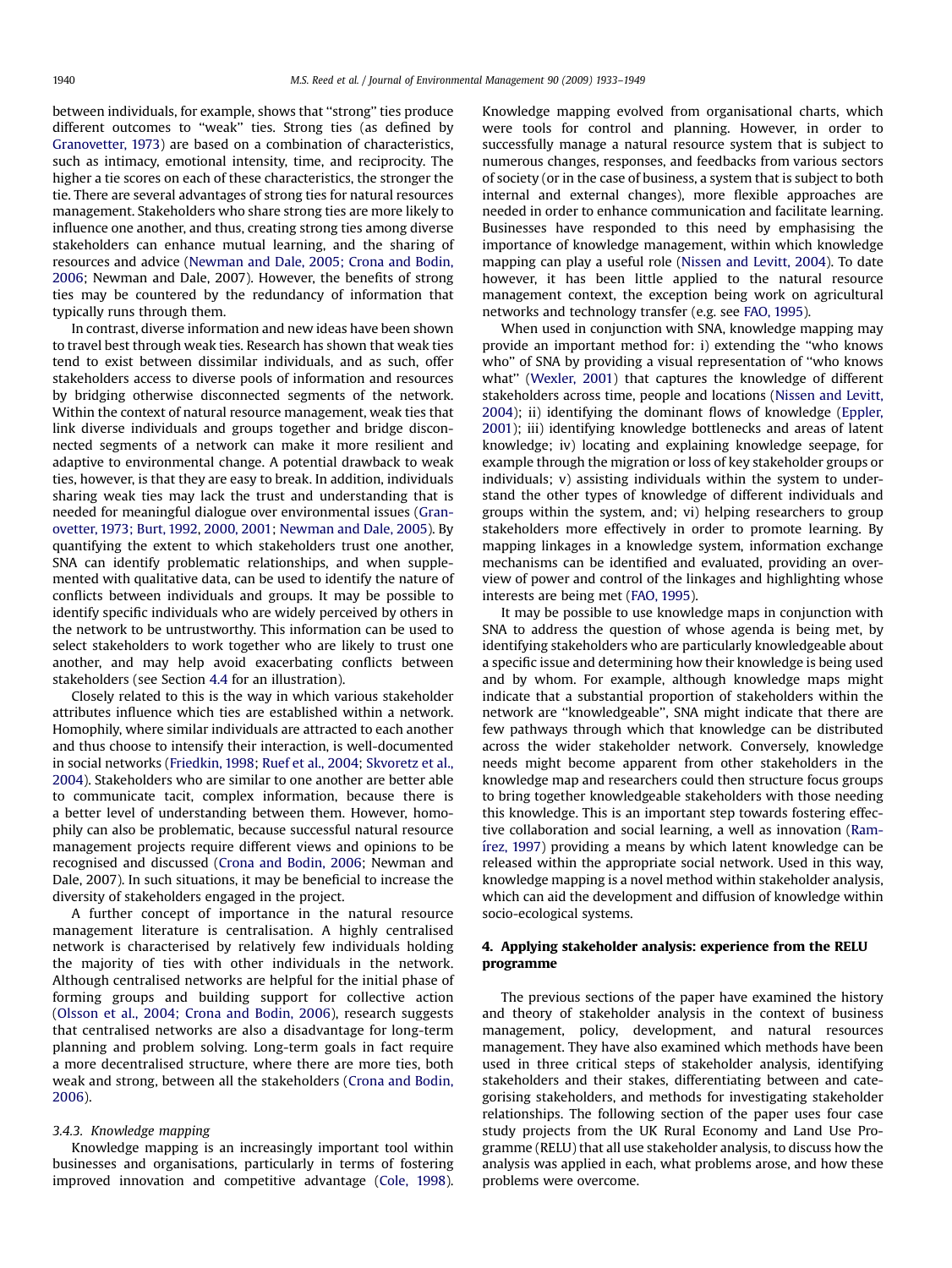First, the RELU-Birds case study is used to clarify and illustrate some of the basic theoretical concepts and critically evaluate the use of interest and influence as a means of categorising stakeholders. RELU-Floodplains considers how interest–influence matrices can be used to analyse changes in the composition of stakeholders associated with a phenomenon over time. RELU-Deer Management goes beyond this to qualitatively explore stakeholder interrelations through their common interests in deer management. RELU-Sustainable Uplands characterizes stakeholder relationships more quantitatively, in the context of a qualitative stakeholder identification and categorisation.

The following sections describe how stakeholder analysis has been applied in each of these projects, illustrating the rationale behind their choice of methods to conduct different types of stakeholder analysis, according to the typology described in [Fig. 1.](#page-3-0)

## 4.1. Reviewing some basic theory: the development of a framework for evaluating interest and influence on RELU-birds

The RELU-Birds project, Evaluating the Options for Combining Economically, Socially and Ecologically Sustainable Agriculture (2006–2009), aims to understand and predict how farmers make management decisions on arable farms and how this affects farmland bird populations, which have declined dramatically since the 1970s. Within this, the stakeholder analysis seeks to identify individuals and groups with ''interest'' in and ''influence'' over farmland bird populations (see discussion about using interest and influence to categorise stakeholders in Section [3.3.1\)](#page-5-0) in order to provide a research context for the project and future recommendations. A non-participatory approach was used, the justification for this being based partly on resource limitations, and partly because farmland birds in the UK are well-researched, and evidence of the interest and influence of stakeholders is available in scientific papers, the electronic media, and through key informants (see discussion of participatory and non-participatory stakeholder analysis in Section [3.1](#page-3-0) and the levels of participation usually involved in different stakeholder analysis methods in [Table 1\)](#page-4-0).

Stakeholders were initially identified, using a focus group with researchers, to ask which individuals and groups had interest in and influence over farmland bird populations in the UK. In recognition of the fact that stakeholder analyses are iterative, a ''stakeholder analysis tool'' was developed to facilitate the analysis ([Fig. 3\)](#page-8-0). This allowed stakeholders to be classified in an ''interest– influence'' matrix, which displayed their attributes and inter-relationships. The tool was subsequently used to map stakeholder interest and influence with key informants from the research, policy, and farming sectors. Through this iterative process, a final analysis based on peer-reviewed literature, electronic media and key informant interviews was established.

However, development of a framework for evaluating interest and influence within the stakeholder analysis tool raised significant difficulties, since in the stakeholder literature, there is little guidance on how these can be assessed or measured. For example, most discussions on ''interest'' focus on defining what constitutes a legitimate ''stake'' in the affairs of other individuals or groups (see Section [2.1](#page-1-0) for a discussion of what makes a legitimate stake). Legitimacy was here seen in terms of entitlement to the flow of benefits from land as defined by property rights ([Donaldson and](#page-15-0) [Preston, 1995\)](#page-15-0). The ecosystems framework was then used to identify and classify stakeholders according to their interest in the



<span id="page-8-0"></span>Fig. 3. A screenshot of the Stakeholder Analysis Tool developed to aid the stakeholder analysis.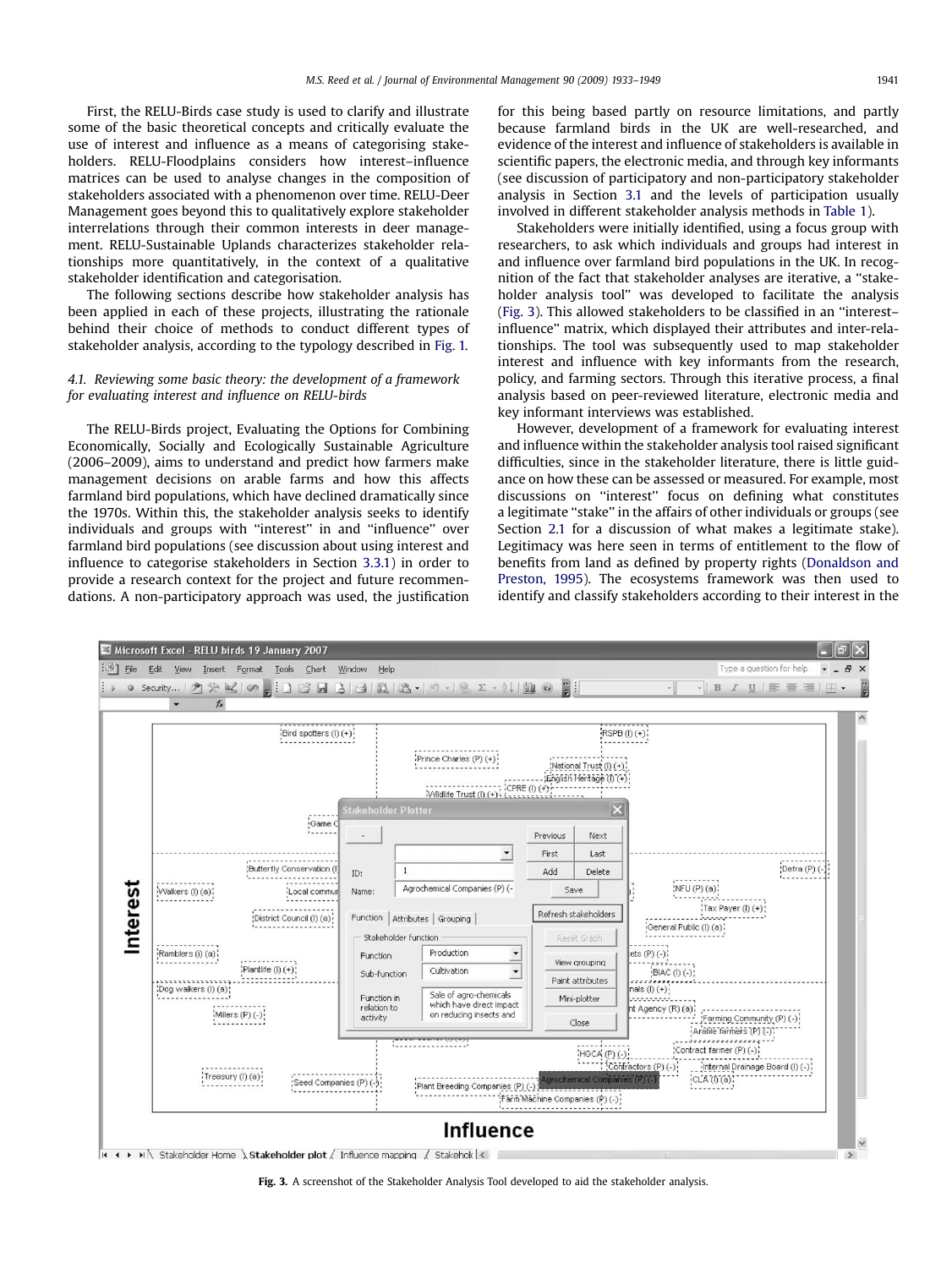

Fig. 4. Interest-influence matrix for Integrated Management of Floodplains RELU Project showing stakeholders with property rights.

goods and services provided by the regulating, production, habitat, carrier, and information functions of agricultural land ([de Groot](#page-15-0) [et al., 2002, 2006](#page-15-0)).

The stakeholder literature does even less to provide an explanation of ''influence''. In the social psychology literature, influence is described as the ''process of affecting the thoughts, behaviour, and feelings of another'' and ''the capacity for influence is dependent on power'' [\(Nelson and Quick, 1994](#page-15-0)). There are many theoretical descriptions of power that operate at different social scales and it is surprising that stakeholder theories have not drawn more from these. Only [Mitchell et al. \(1997\)](#page-15-0) have proposed use of the concepts provided by [Etzioni \(1964\)](#page-15-0), who suggested that power could be coercive, utilitarian, and normative. Here, the analysis developed by [Galbraith \(1983\)](#page-15-0) was used. This proposes that there are three instruments of power: condign, compensatory, and conditioning power, and three sources of power: personality, property, and organisation.

Condign power gains influence through emotional, financial, and physical threats and punishment. Compensatory power works through symbolic, financial and material rewards, such as salaries, bribes, or gifts of land. Conditioning power works through manipulation of belief, for example, through peer groups, cultural norms, education, advertising, or propaganda. These instruments of power are accessed through various sources, including personality/ leadership (which provides access through charisma, physical strength, mental intelligence or charm), wealth or organisation. However, access to such instruments and sources of power does not in itself equate to influence, since stakeholders may choose not to use them.

<span id="page-9-0"></span>From an iterative application of this conceptual framework ([Table 1\)](#page-4-0) and tool ([Fig. 3\)](#page-8-0) with key informants, and through use of evidence in peer-reviewed literature and the electronic media, a graphical representation of the stakeholders was developed in an interest–influence grid ([Fig. 4;](#page-9-0) see Section [3.3.1](#page-5-0) for an introduction and discussion about technique). A benefit of this visual representation was the possibility of finding patterns in the distribution of various stakeholder attributes in the interest–influence matrix. For example, stakeholders with production interests were generally more influential than those with habitat interests, since production interests have been heavily supported by British and EU policy, especially the CAP.

As well as helping explain how current stakeholder interests and influence have led to the current decline in farmland bird populations, the stakeholder analysis provided guidance on how stakeholders, institutions, and policies could be engaged to halt and reverse the decline of farmland birds. This decline has been linked to agricultural intensification, and a rearrangement of stakeholder interests and influence are needed if this is to be reversed. Fundamentally, this necessitates a realignment of property rights and entitlement to the flow of benefits from agricultural land, a process that is occurring in a variety of ways. Stakeholders such as the RSPB or the Wildlife Trust, with broader ecosystem interests for example, have formed alliances of power to make their interests felt through measures to protect biodiversity and the environment, such as the Birds Directive (79/409/EEC), the Wildlife and Countryside Act (1981), and the Habitats Directive (92/43/EEC). More recently, CAP payments have been made dependent on crosscompliance and Defra now holds a Public Service Agreement to reverse the decline of farmland birds by 2020.<sup>[4](#page-9-0)</sup> However, it is worth noting that the balance of power between different stakeholders, and their entitlement to property rights, is in a state of dynamic tension and shifts may occur with increasing rapidity, as the demand for competing ecosystem goods and services grows.

# 4.2. Identifying and categorising dynamic stakeholders on RELU-floodplains

The RELU-floodplains project, Integrated Floodplain Management, seeks to determine the scope for achieving the multiple objectives of agricultural production, biodiversity and landscape management, flood risk management and support to the rural economy in floodplain areas in England. It explores how water regime management, namely the control of flooding and ground water levels, can be used to achieve outcomes which serve a range of stakeholder interests. The project makes explicit links between ecosystem functions and stakeholder interests ([de Groot, 2006\)](#page-15-0), evident for example between: production functions and farmers; regulation functions and flood risk managers; habitat functions and biodiversity managers; carrier functions and floodplain residents;

<sup>4</sup> [http://www.defra.gov.uk/rural/pdfs/ruraldelivery/chapter2.pdf.](http://www.defra.gov.uk/rural/pdfs/ruraldelivery/chapter2.pdf)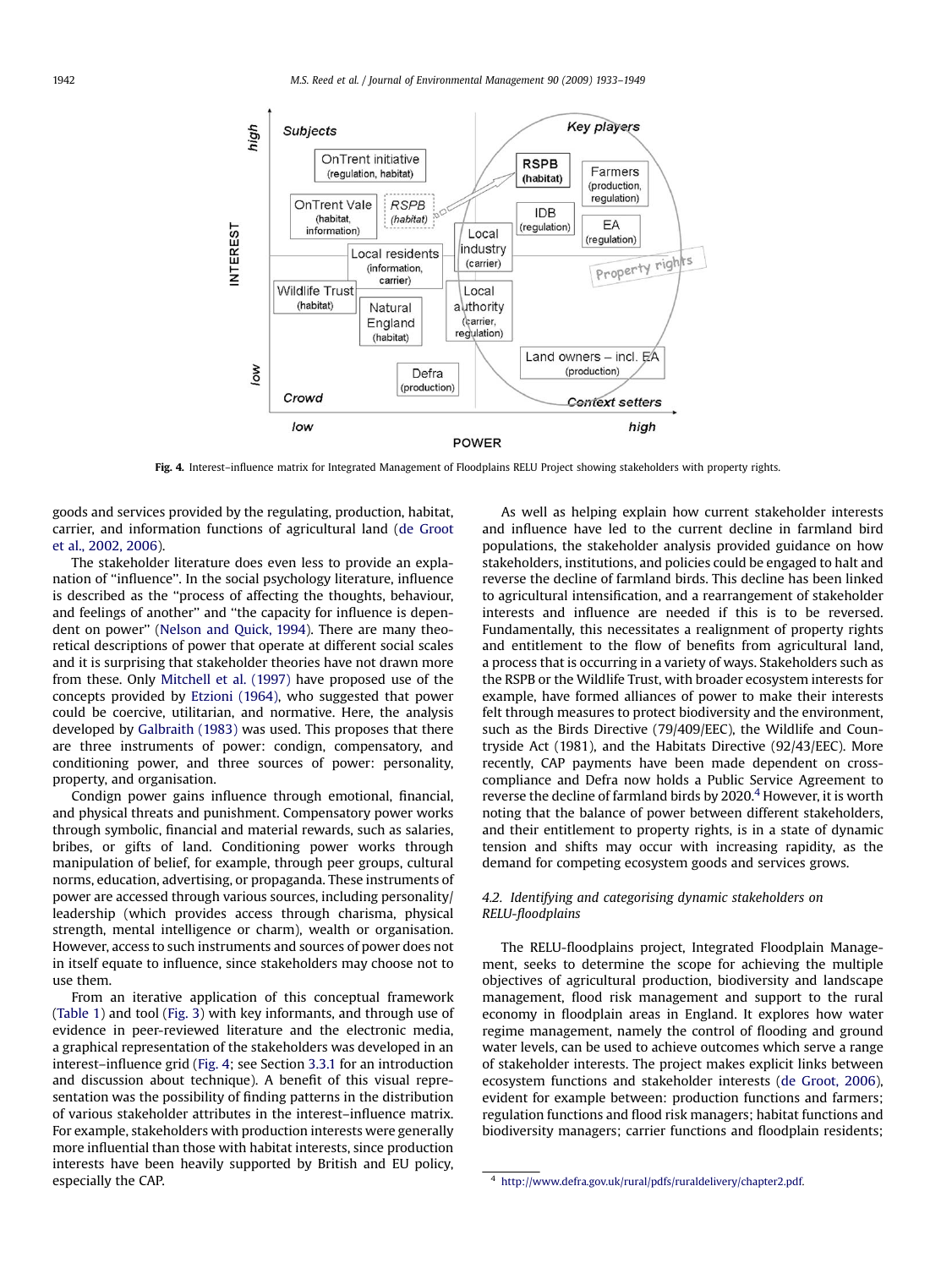and cultural functions and local authorities managing public access to the countryside.

The floodplain study sites for this project were initially defended against flooding and artificially drained during the 1960s and 1970s as part of programmes of public support to farming and food production. At that time, agricultural production was synonymous with the public good, and Government agencies, such as the Ministry of Agriculture, Fisheries and Food, used 'permissive powers' (i.e. empowered to intervene if appropriate but without any obligation) and public funds for this purpose. More recently, however, priorities in floodplains have moved away from agricultural primacy to a more diverse set of non-production oriented functions and related interests, such as flood regulation and habitat management. These changes in priority reflect a redistribution of stakeholder interest and influences and, in turn, changes in property rights that determine entitlement to flows of ecosystem benefits from floodplains [\(Table 2](#page-10-0)).

The floodplain case demonstrates how stakeholder analysis can be used to explain the role of property rights in natural resource management, and the underlying tensions that arise when new and strengthening interests cannot exert influence because of limited entitlement. Indeed, property rights are not absolute, but rather conditional on and derived from social preferences that change over time [\(Tawney, 1948; Bromley and Hodge, 1990](#page-16-0)). The property rights embodied in agricultural tenure, for example, reflect a primacy given to production. Some agricultural entitlements have been attenuated in recent years by environmental regulation, with and without compensation to farmers.

These issues are being played out on the Beckingham Marshes, an agricultural floodplain along the River Trent opposite to the town Gainsborough, and one of the eight case studies being considered. Semi-structured interviews with the main stakeholders provided insights of changes in the land and water management over time in response to changing policy drivers and the motivation of key stakeholders, notably the hydrological regulator (the Environment Agency and its predecessors), farmers, and, more recently, environmental interest groups. Prior to 1939, the Marsh was down to wet grass and woodland, mostly willow. Some arable farming occurred during the WWII period. In the 1960s and 1970s, successive improvements were made to flood defences and drainage systems that provided enhancements for agricultural production with flood storage for the 1 in 10 year flood event to help protect the adjacent urban area.

The majority of the Marsh has been held in public ownership by the Environment Agency and its predecessors, reflecting the dominant interest of flood regulation. Farmer occupiers have lifelong tenancy rights and derive benefits of flood protection to the design standard, paying land drainage fees to the Internal Drainage Board for services rendered. Thus for three decades the main interests have focussed on regulation functions (floodwater storage and drainage) and production functions (agriculture), with limited attention given to other ecosystem functions and services. In the last 10 years, however, declining profitability of conventional farming, increased importance given to nature conservation in floodplains, and the availability of agri-environment options for wet grassland, have promoted broader based interests in sites such as Beckingham Marshes.

Information on the stakeholders was mainly collected through semi-structured interviews for this case study, but the stakeholders had no active involvement in constructing the interest–influence matrix which might have revealed less obvious dynamics or conflicts in addition. [Table 3](#page-11-0) gives an overview of the current interests in ecosystem uses of some stakeholders in the Beckingham Marshes. Mapping stakeholders on an influence and interest matrix shows that in the past stakeholders interested in regulation and production functions were key players, holding property rights bestowed through land-ownership ([Fig. 4](#page-9-0); see Section [3.3.1](#page-5-0) for more about technique). More recently, however, stakeholders with interests in habitat and information functions are exerting influence through strategic liaisons with key players with formal entitlement to land, including influence on agri-environment programmes for floodplain wetlands. RSPB, for example, has pursued its interest by acquiring an agricultural tenancy with the Environment Agency for the purpose of wetland creation on 90 ha, qualifying for agri-environment payments in the process. As more and diverse stakeholders seek entitlements to serve their interests, conflicts arise and stakeholders begin to bargain in order to achieve desired outcomes, often involving multiple ecosystem services.

The stakeholder analysis was applied instrumentally here to reveal the interests and influence of the stakeholders, in order to understand synergies and conflicts between the stakeholders and their demand for the ecosystem functions and services delivered by rural floodplains. Interest and power are not static, and as stakeholders change position (e.g. the RSPB), tensions arise when key players have conflicting interests.

## 4.3. Exploring stakeholder relationships qualitatively on RELU-Deer management

The RELU-Deer Management project, Collaborative Frameworks in Land Management (2006–2009), aims to investigate the process of collaboration in natural resource management via a case study of wild deer in Britain. Wild deer present a complex natural resource management issue and have the potential to affect increasing numbers of actors across the contemporary British landscape. It is widely accepted that the number and distribution of deer in the landscape have been increasing in recent decades and are now at their highest level, perhaps for centuries. Deer are a highly valued economic and cultural resource and whilst the impact of wild deer upon agriculture and forestry (through their browsing, trampling and other behaviours) have been acknowledged for some time, contemporary social phenomena – such as increasing fragmentation of land-ownership, increased attention to nature and its conservation, increased demand for mobility and transport, and

Table 2

The framework of analysis developed to evaluate the different dimensions of stakeholder ''interest'' and ''influence''.

|                        | Interest<br>Ecosystem function |            |         |             | Influence            |         |              |                      |             |          |              |
|------------------------|--------------------------------|------------|---------|-------------|----------------------|---------|--------------|----------------------|-------------|----------|--------------|
|                        |                                |            |         |             | Instruments of power |         |              | Sources of influence |             |          |              |
|                        | Regulation                     | Production | Habitat | Information | Carrier              | Condign | Compensatory | Conditioning         | Personality | Property | Organisation |
| Arable farmers         |                                | $+++$      |         |             |                      |         | $+++$        |                      |             | $+++$    |              |
| Bird spotters          |                                |            | $+++$   |             |                      |         | $+$          |                      |             | $^+$     |              |
| Butterfly conservation |                                |            |         |             |                      |         | $-$          |                      |             |          | $\div$       |
| <b>RSPB</b>            |                                |            | $+++$   |             |                      |         |              | $+++$                |             |          | $+++$        |
| etc.                   |                                |            |         |             |                      |         |              |                      |             |          |              |

<span id="page-10-0"></span>Note: high  $(++)$ , moderate  $(++)$ , low  $(+)$ , or insignificant () level of interest, access to source of power, or use of instrument of power to influence.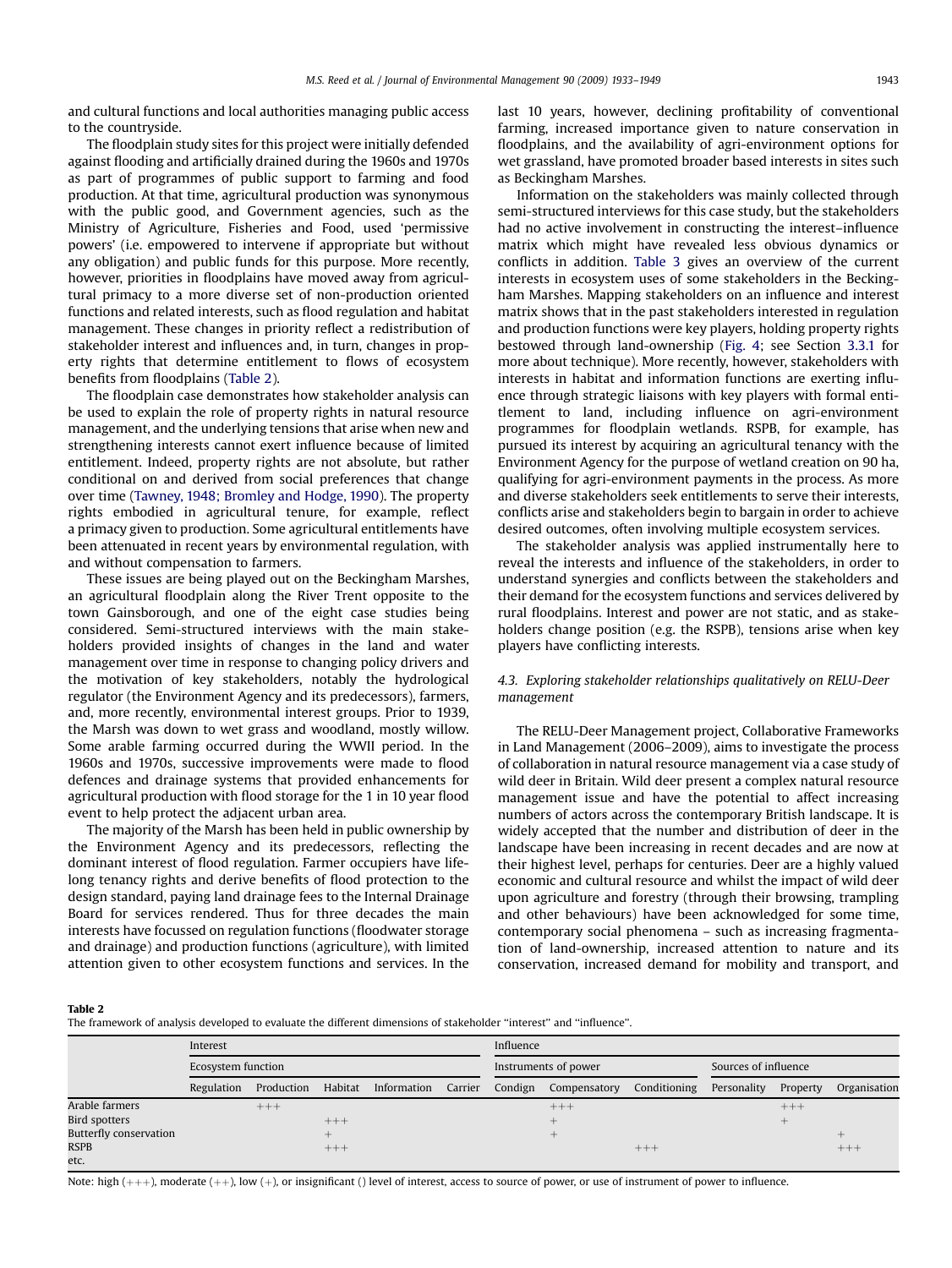| H |  |
|---|--|
|---|--|

| Function    | Use.                                           | Value                                             | <b>Stakeholders</b>                                  |
|-------------|------------------------------------------------|---------------------------------------------------|------------------------------------------------------|
| Production  | Agricultural production (incl. bio-fuel crops) | Economic gains from crop and livestock production | Farmers, Defra                                       |
| Regulation  | Flood water storage, drainage                  | Avoided damage due to flooding                    | EA-FRM, IDB, farmers, local industry, RSPB           |
| Habitat     | Enhancement wet habitats for breeding waders   | Contribution to UK BAP targets                    | RSPB, OnTrent Initiative, Nottingham Wildlife Trust, |
|             |                                                |                                                   | local residents                                      |
| Carrier     | Transport, industrial site and settlements     | Living space and revenues local industry          | Local residents, local industry, farmers, local      |
|             |                                                |                                                   | authority                                            |
| Information | Amenity and landscape                          | Open space and public access                      | RSPB, local residents, local authority               |

heightened concern for animal welfare – now combine with these growing populations to broaden and increase the range of ways in which people and deer interact. Deer can be highly mobile, moving across the landscape, crossing ownership and jurisdictional boundaries, interacting variously with an increasingly large number of actors. Within this contemporary scenario, those who 'have a stake' in relation to wild deer are numerous and widespread, certainly beyond those actors traditionally involved directly in deer management. Collaboration between these many stakeholders, both old and new, is seemingly essential for effective action. Here 'collaboration' refers, essentially, to joint-working between stakeholders – a conceptualisation advanced in [Gray's](#page-15-0) [\(1985: 912\)](#page-15-0) seminal work which defined collaboration as a 'pooling of appreciations and/or tangible resources ... by two or more stakeholders to solve a set of problems that neither can solve individually.' The term is commonly used in parallel with, or in place of, several others such as co-management and participation ([Borrini-Feyerabend et al., 2007](#page-14-0)).

This project has employed primarily qualitative methods, particularly semi-structured interviewing, to complete its stakeholder analysis. Interviewing is a core research method used across all social sciences and should be considered as a 'conversation ... in which one person has the role of researcher' ([Gray, 2004: 213\)](#page-15-0). In a semi-structured interview the researcher is guided by a pre-set interview protocol (or 'schedule' – a set of questions or a simple list of subjects for discussion), but does so flexibly, allowing the interviewee to respond in the order and manner of their choosing. Questions can be asked and answered in or out of sequence, and furthermore, semi-structured interviewing allows the researcher to ask additional questions that occur to them during the interview but which may not be on the protocol. Semi-structured interviews are most useful where the researcher seeks information regarding a specific, defined phenomenon (such as an event or document) or some aspect thereof, and can produce reasonably focused (hence comparable) data, but with significant depth or 'richness'.

<span id="page-11-0"></span>Within this project's semi-structured interviewing, open questions focused upon key issues relating to deer, collaboration, and information flow from an organisational point of view. Some quantitative methods, such as simple network analysis (Section [3.4.2\)](#page-6-0) and Likert scale questioning, have also featured in the process. For example, interviewees were asked to rank organisational influence over deer-related issues. Similar to [Chevalier and](#page-15-0) [Buckles's \(2008\)](#page-15-0) ''rainbow diagram (Section [3.2](#page-4-0)), a 'target' diagram was used to obtain interviewees' perceptions of organisational interest in deer and shared interests. Conceptually, deer were at the centre of the 'target' surrounded by concentric rings representing the 'core' and 'periphery' around them and their management. Respondents were asked to note how much interest an organisation had in deer by placing them either within the 'core' or 'periphery', and, by placing organisations close together, indicate the 'closeness' of their interests. This proved to be a difficult task for several interviewees as these interests and relationships, upon close consideration, proved complex. A stakeholder database populated by a content analysis of published policy and position statements is also under development. This is designed to provide a basis for comparison and categorisation, along with being a useful tool for the stakeholders themselves.

Within this project, stakeholder analysis has multiple objectives. Initially it has been used to identify the breadth of actors with a 'stake' in relation to wild deer (i.e. the 'stakeholders'). Deer management can sometimes be narrowly constructed – dominated by traditional groups, approaches and epistemologies – and only a few actors deemed legitimate or able to able act. A long-established legislative framework, combined with centuries of tradition and practice, ties the management of wild deer very closely to landownership and management. Primarily, this is because with landownership comes the right to kill, or authorise others to kill, deer. These 'core' actors were the logical starting point for our analysis, but in order to move beyond this group, towards Freeman's definition [\(1984](#page-15-0)), the project team refocused the issue and debate on the 'impacts' that deer have upon society. This essentially allowed us to ask those at the 'core', as part of the semi-structured interviews, to identify additional actors who affect or are affected by deer, without challenging the legitimised institutions of direct management. This process directly identified more than sixty organisations as stakeholders. From this we were able to attempt to engage another round of, more peripheral, stakeholders. Thus, like the Sustainable Uplands case study, our stakeholder analysis adopted an iterative approach.

The primary objective of our stakeholder analysis has been instrumental, investigating existing and potential collaborative relationships between stakeholders, and the barriers to and drivers of these relationships. As has been noted, the collaborative process is the primary target of the research and through the stakeholder analysis, we have been able to gauge the closeness and extent of existing collaboration, its objectives and basis. We are able to identify which actors are currently considered key to the collaborative effort and why. Some are important financial supporters, other possess essential knowledge, whilst others still may have already recognised appropriate linkages, shared interests and made efficiencies upon which further collaboration may be built. This then allows us to consider which stakeholders are bypassed and how their collaboration may benefit other stakeholders, along with how such input may affect existing management objectives.

# 4.4. Exploring stakeholder relationships quantitatively on RELU-Sustainable Uplands

The RELU-Sustainable Uplands project (2004–2009) was designed to combine knowledge from local stakeholders, policymakers and social and natural scientists to anticipate, monitor and sustainably manage rural change in UK uplands. The project combines experience and ideas from local people with insights from natural and social science to develop options for people to adapt in each of three upland study sites (Peak District National Park, Nidderdale Area of Outstanding National Beauty in the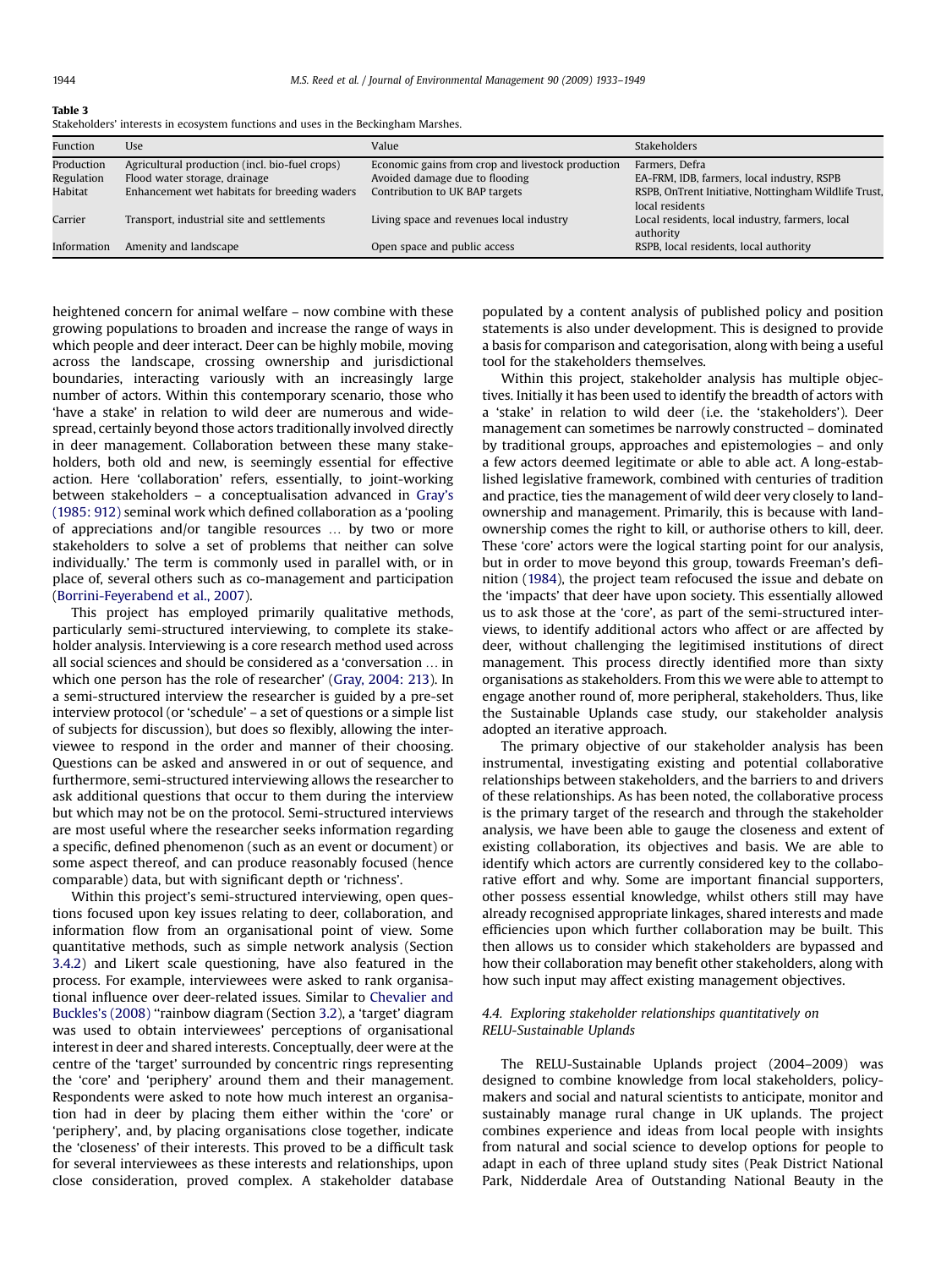Yorkshire Dales, and Galloway in southern Scotland), and identify ways policy-makers can support adaptation (for detailed context, see [Prell et al., 2007\)](#page-15-0).

Stakeholder analysis in this project was primarily instrumental, to achieve the short-term goals of the project which relied heavily on stakeholder involvement, and to achieve the long-term goal of developing sustainable land management and policy options to adapt to future change in uplands. A range of participatory methods were used to conduct a stakeholder analysis that cut across all three distinctions identified in our typology (Section [2.3\)](#page-2-0) by identifying stakeholders, categorising them and investigating the relationships between individuals and groups in the stakeholder network.

An iterative approach was taken to the stakeholder analysis, using focus groups, combined with semi-structured interviews, follow-up phone interviews with original focus group participants, and SNA (see Sections [3.2 and 3.4.2](#page-4-0) for a more detailed discussion of these techniques). A focus group was conducted initially with members of a stakeholder organisation that had been involved in the project from the beginning (the Moors for the Future partnership), and two key stakeholder organisations they had identified (the National Trust and Peak District National Park Authority). To avoid bias arising from initial group composition (the organisations present were not able to represent all stakeholder interests), focus group data were triangulated through semi-structured interviews with eight stakeholders identified during the focus group to represent different land management perspectives. The aim of the focus group and subsequent interviews was to evaluate and adapt the proposed aims of the project in order to ensure it was focussing on relevant issues and subsequently to identify and categorise stakeholders. This led to the suggestion that the project should focus more strongly on a single issue in order to achieve its aims within the time available. There was near unanimous agreement that heather burning was the most pressing land management issue due to the Government's ongoing and highly contentious review of the Heather and Grass Burning Code. By filling in a table to evaluate each category of stakeholder in turn, this led to the following outcomes: i) a list of stakeholders and their stakes in upland management (we identified over 200 relevant stakeholder organisations); ii) a list of eight stakeholder categories; iii) information about how these categories of stakeholder related to one another; and iv) the most effective ways for researchers to gain their support and active involvement in the research [\(Table 4](#page-12-0)).

Although Stakeholder-Derived Stakeholder Categorisation ([Hare](#page-15-0) [and Pahl-Wostl, 2002\)](#page-15-0) was attempted (Section [3.3.2\)](#page-6-0), there was so much overlap between the membership of different categories that the results were meaningless (all stakeholders were represented under more than one category and many were represented under numerous categories, depending upon who did the categorisation). Categorisation was therefore done in the focus group and refined through subsequent interviews and follow-up phone interviews with focus group participants (to discuss proposed changes to their original categorisation) until consensus was reached. The stakeholder categories that were identified included: water companies; recreational groups; agriculture; conservationists; grouse moor interests (owners/managers and gamekeepers); tourism-related enterprises; foresters; and statutory bodies. Initial interviewees from each stakeholder category were identified as part of this process and (following a snow-ball sampling approach) these people contacted others to see if they were interested in taking part in the research. In this way it was possible to conduct interviews with individuals from each stakeholder category to ensure that a cross-section of all relevant stakeholders had been included in the research. This approach also enhanced the likelihood that stakeholders would agree to be interviewed, as compared with ''cold calling''.

During a further eighty interviews in the Peak District National Park, stakeholders were asked about their relationships with other stakeholders in the study area. These interviews were the basis for a Social Network Analysis (Section [3.4.2](#page-6-0)). This revealed the various roles individuals played, and identified the more peripheral stakeholders. It was also possible to identify individuals who were widely perceived to be untrustworthy by others in the network. Additional information about one such individual led the researchers to de-select him from focus groups to avoid creating conflict with some stakeholders and biasing other stakeholders who would be afraid to express their opinions in his presence. Categories of stakeholder were then targeted on the basis of this information for inclusion in the research process to reduce bias, strengthen the legitimacy of the sample group, and include a variety of knowledges relevant to the research process. Towards this end, the network of stakeholders was analysed on the basis of who communicated with whom on land management issues. This analysis resulted in locating which stakeholders shared the same position (and thus role) within a network. In particular, individuals were seen as 'structurally equivalent' if they had the same ties to and from the same individuals in the network ([Wasserman and](#page-16-0) [Faust, 1994\)](#page-16-0). This information was then used to categorise stakeholders into structurally similar groups. In this case study, this information was used to ensure maximum representation from across the stakeholder network, in a small working group. Combined with information about stakeholder categories and stakeholder centrality, it was possible to ensure that stakeholders chosen for involvement in the project came from different stakeholder categories, acted as brokers and held unique positions within the network, e.g. positions that represented one of the structurally similar groups.

Stakeholder analysis in this project provided a basis for engaging a representative cross-section of stakeholders on issues that were often highly contentious. Due to existing conflicts between certain stakeholder groups, fair representation was essential. The depth and breadth of representation was valued by stakeholders using the research. For example, the civil servant coordinating the Heather & Grass Burning Code consultation stated:

''I have found the study very useful – in itself it's an excellent snapshot of opinion, with a less 'formal' response from the

#### Table 4

Extendable stakeholder interest–influence table with example data for one stakeholder.

<span id="page-12-0"></span>

| Stakeholder | Interest/Stake                                                                       | Influence over land use                                                                                              | Likely perception of project<br>and way to approach                                                | Key relationships with other<br>stakeholders                                                                                                                                                                      | Initial/Key contact names  |
|-------------|--------------------------------------------------------------------------------------|----------------------------------------------------------------------------------------------------------------------|----------------------------------------------------------------------------------------------------|-------------------------------------------------------------------------------------------------------------------------------------------------------------------------------------------------------------------|----------------------------|
|             | Organisation X Highly interested in upland<br>conservation, water and<br>agriculture | "The key" – have a statutory<br>say in any management<br>decision on Sites of Special<br>Scientific Interest (SSSIs) | via email with project<br>information in first instance<br>and arrange meeting with<br>team leader | Likely to be positive – contact Work closely with DEFRA and Name 1 (Team leader); Name<br>other government<br>organisations but sometimes<br>come into conflict with land<br>managers over management<br>of SSSIs | 2; Name 3; email addresses |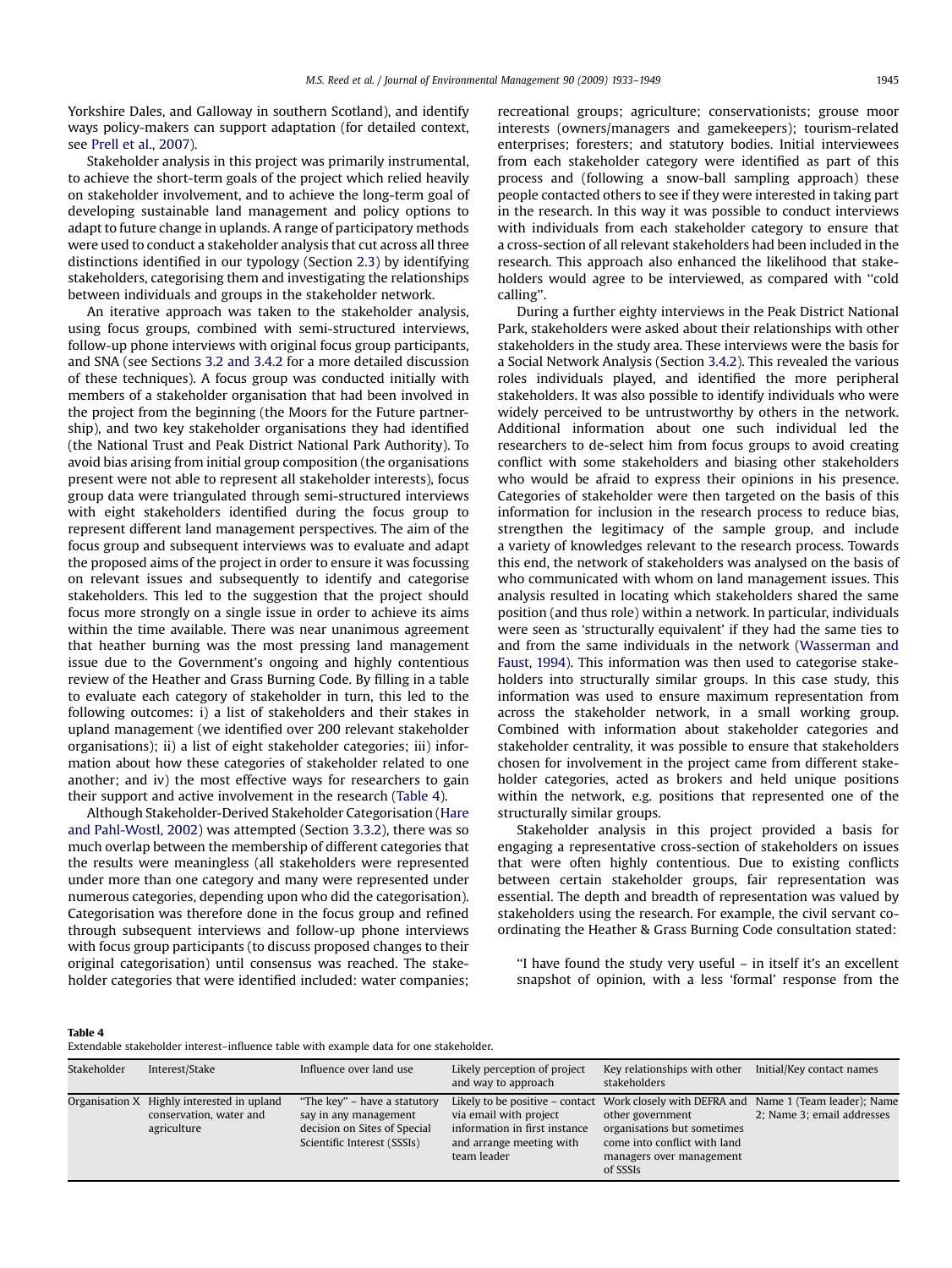individuals reported on, which gives it an open dimension that is sometimes difficult to capture with a formal consultation document, and also a depth of response which reveals a lot about how people feel – which is one of the benefits of a social science (almost ethnographic) approach, I would say. You get a sense of lived experience that is very vivid.''

The next step in this project will be to use knowledge mapping to investigate the content of the information flows between stakeholders and identify knowledge brokers who can play key roles during and after the life of the project.

## 5. Synthesis and conclusions

These case studies have shown the wide range of participatory and non-participatory methods that can be used for stakeholder analysis. They have highlighted some of the challenges and limitations of existing approaches and proposed some new tools and combinations of methods that can more effectively identify and categorise stakeholders and help understand their inter-relationships. Although the rationale for using stakeholder analysis in each case study was primarily instrumental, all the projects used stakeholder analysis to represent the interests of diverse stakeholder communities. As such, they each shared the normative goal of legitimising the findings and decisions that arose from the necessarily small sample sizes required for in-depth qualitative research.

All of the case studies identified and categorised stakeholders, and a range of methods were used to identify stakeholders and the focal phenomenon, around which the analysis was based. Categorisations ranged from quantitative approaches (RELU-Birds) and card sorting (RELU-Sustainable Uplands), to more qualitative methods based on interest–influence matrices (RELU-Floodplains). Interest–influence matrices successfully and rapidly categorised stakeholders in each of the case studies where this was used. However, if these categories are to be used as a basis for future sampling, further work may be required to ensure that a sample of organisations or individuals from each category would represent the overall stakeholder population. For example, to construct a stratified snow-ball sample, RELU-Sustainable Uplands used functional categories suggested by stakeholders, describing the principle ways in which stakeholders related to the upland landscape. The RELU-Sustainable Uplands project used an extendable table that considered the interest and influence of each stakeholder more qualitatively, alongside information about stakeholder relationships and suggestions about how best to get each stakeholder group involved ([Table 4](#page-12-0)). Although interest–influence matrices provide quantitative information about the relative interest and influence of different stakeholders, this information is subjective, contains many hidden assumptions that are not captured in the process of positioning stakeholders on the matrix, and as such have limited replicability. By capturing qualitative information about why different stakeholders have a particular interest (and specifically what this interest is), and why certain stakeholders have more influence than others (and in what contexts), the information gathered is likely to be more useful and replicable. Such tables can be extended with a variety of additional questions, and as such are more flexible than interest–influence matrices, providing users with the capacity to adapt the tool to case-specific needs.

The case studies took two contrasting approaches to study stakeholder relationships. RELU-Deer Management took a qualitative approach, using a target diagram to arrange organisations in relation to their relative interests in deer management. Organisations in close proximity to each other shared similar interests, and those closest to the centre of the diagram shared greater interest in deer management than those at the periphery. In contrast, Sustainable Uplands used a more quantitative approach, exploring the nature of stakeholder interactions using Social Network Analysis (SNA). The qualitative approach used in RELU-Deer Management provided sufficient evidence to categorise stakeholders, and prioritise core stakeholders who principally affected or were affected by deer, for initial involvement in the project. Although considerably more time-consuming and costly, SNA enabled RELU-Sustainable Uplands to accurately identify specific influential individuals and marginalised groups for inclusion in small-group work with the project.

The extent to which stakeholder analysis was conducted in a participatory manner differed between the case studies. Participatory approaches to stakeholder analysis can be costly in terms of researcher and stakeholder time. However they have the capacity to build trust and relationships, and uncover potential biases. Stakeholder participation in the case studies met varying success. For example, stakeholder-derived stakeholder categorisation in RELU-Sustainable Uplands failed to adequately distinguish distinct categories due to the wide range of perceptions about how each stakeholder could be classified. However, a simpler participatory approach yielded useful categories, and stakeholder involvement in the analysis of social network data brought significant gains. Specifically, the literature on natural resource management suggested certain social network concepts that could be important for identifying particularly influential stakeholders. This led to an initial stakeholder selection that was based on analyses of centrality, strong and weak ties. On the basis of feedback from stakeholders who reviewed this selection, data was re-analysed using an alternative approach (''structural equivalence'') to identify how stakeholders could perform structurally similar functions within their social network. In doing so, a different sub-group of participants were selected who represented different 'structurally similar' categories in the network.

Recommendations from this paper are summarised in [Fig. 5](#page-14-0) which simplifies and summarises three phases and six steps through which a stakeholder analysis might typically proceed. Stakeholder analyses need to start out by understanding the context in which they are to be conducted (phase 1). Many stakeholder analyses have a clearly defined focus from the outset, for example when identifying who should be involved in a specific policy or decision-making process. In such cases, the first phase identified in [Fig. 5](#page-14-0) is not necessary. However, where not already evident, it is essential to establish a clear focus with clear system boundaries for the stakeholder analysis (steps 1 and 2). Only in such a specific context is it possible to determine those who are affected or can affect decisions relating to the issues under investigation (phase 2, step 1). Yet, participatory approaches to stakeholder analysis require the involvement of stakeholders in the identification of foci and boundaries, necessitating an iterative approach (the feedback between the first and second phase of the model in [Fig. 5\)](#page-14-0). Where the investigating team already have a thorough knowledge of the focal phenomenon, participation in the stakeholder analysis may not be necessary. Indeed, there are many examples of nonparticipatory approaches to stakeholder analysis in the literature (e.g. [Clarkson, 1995; Mitchell et al., 1997; Frooman, 1999](#page-15-0)).

There are numerous methods available for categorising stakeholders (step 4) and understanding their inter-relationships (step 5) [\(Table 1](#page-4-0)). Choice of methods will depend on the purpose of the stakeholder analysis, and the skills and resources of the investigating team. Methods range from the highly technical that rely on specialist computer software (e.g. Social Network Analysis) to methods that can be used easily and rapidly with little technical expertise or resources (e.g. interest–influence matrices and actorlinkage matrices). Although the less technical methods often offer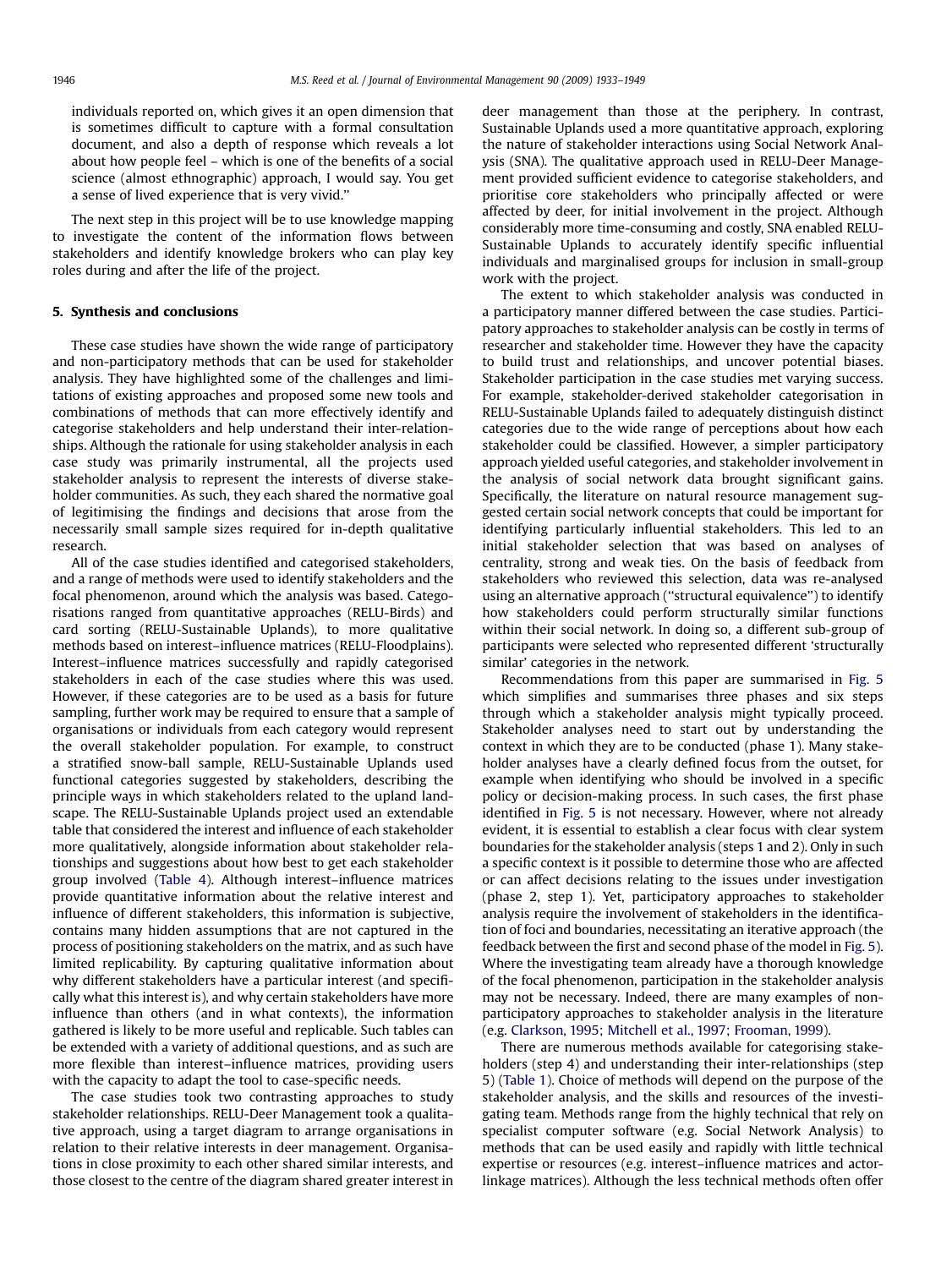

Fig. 5. Schematic representation of key methodological steps necessary for stakeholder analysis.

less precision, this may be deemed acceptable given the purpose of the analysis. The more technical methods are usually the domain of researchers, whereas those using participatory methods for nonresearch purposes rarely have time or resources to do anything more than a very rudimentary stakeholder analysis, most commonly using interest–influence matrices (Diana Pound, pers. comm.). Finally, we take the normative stance that stakeholder analysis can lead to the design of strategies and processes that more effectively represent and involve stakeholders in environmental decision-making processes (step 6). However, we recognise that this is a simplification, and it is important to emphasise the feedbacks between stakeholder analysis methods, as well as between the analysis of stakeholders and their context. For example, the Sustainable Uplands project used an investigation of stakeholder relationships (using Social Network Analysis) to further differentiate between and categorise groups from which stakeholders were selected.

Future stakeholder analysis research needs to investigate the potential for combining existing methods to derive more useful results. For example, results from Social Network Analysis may be enriched by understanding more about the content of information flows between stakeholders, enabling more sophisticated categorisation and providing information about who may be important ''knowledge brokers'' to prioritise for involvement in participatory processes. In a world where many practitioners lack time to consider using stakeholder analysis, there is also a need to develop tools that can streamline stakeholder analysis methods, making them more widely and easily accessible.

<span id="page-14-0"></span>Those who are affected by the outcomes of an environmental management decision are likely to have an interest, and hence hold a stake, in what happens. However, to affect change, stakeholders need both interest and the power to influence what happens. Whether they have a direct interest or not, those who hold this power must necessarily be considered stakeholders as well. Stakeholder analysis asks who these interested parties are, who has the power to influence what happens, how these parties interact, and based on this information, how they might be able to work more effectively together. The word ''stakeholder'' can be used as a metaphor to illustrate this summary. Imagine a group of people putting up a tent (the phenomenon of interest) on a hill-side, each with a different kind of peg or stake (metal ones, different coloured plastic ones, wooden ones, angled ones etc.). Each person is holding a different stake (their interest), and trying to drive their points home as they push their stakes into the ground. But stakeholders who have mallets have the power to drive their points home more effectively than others. Working alone, the tent might take on the shape determined by the guy-ropes secured by the mallet-holders, and is likely to collapse in the first wind. But knowing who they are working with, the mallet-holders can work together to position their stakes so the tent stays up. They may even be able to help some of the other stakeholders who do not have mallets to secure their stakes. By working together in this way, it is far more likely that the tent will withstand the storm.

## Acknowledgements

We would like to thank Prof. Tim Burt, Prof. Phillip Lowe, Dr Jeremy Phillipson and four anonymous reviewers for constructive feedback on earlier drafts of this manuscript.

## References

- Arheimer, B., Torstensson, G., Wittgren, H.B., 2004. Landscape planning to reduce coastal eutrophication: agricultural practices and constructed wetlands. Landscape and Urban Planning 67, 205–215.
- Barry, J., Proops, J., 1999. Seeking sustainability discourses with Q methodology. Ecological Economics 28, 337–345.
- Berkes, F., 1999. Sacred Ecology: Traditional Ecological Knowledge and Management Systems. Taylor and Francis, Philadelphia, Pennsylvania, USA and London, UK.
- Bianchi, R.R., Kossoudji, S.A., 2001. Interest Groups and Organizations as Stakeholders. Social Development Papers 35. World Bank, Washington, DC.
- Biggs, S., Matsaert, H., 1999. An actor-orientated approach for strengthening research and development capabilities in natural resource systems. Public Administration and Development 19, 231–262.
- Boatright, J., 1994. Fiduciary duties and the shareholder manager relation: or, what's so special about shareholders? Business Ethics Quarterly 4, 393–407.
- Borrini-Feyerabend, G., Pimbert, M., Farvar, M.T., Kothari, A., Renard, Y., 2007. Sharing Power: a Global Guide to Collaborative Management of Natural Resources. Earthscan, London.
- Bowie, S.N., 1988. The moral obligations of multinational corporations. In: Luper-Foy, S. (Ed.), Problems of International Justice. Westview Press, Boulder, CO, pp. 97–113.
- Burt, R.S., 1992. Structural Holes: the Social Structure of Competition Cambridge. Harvard University Press, M.A.
- Burt, R.S., 2000. The network structure of social capital. In: Staw, B.M., Sutton, R.I. (Eds.), Research in Organizational Behaviour. Elsevier Science JAI, Amsterdam, London and New York, pp. 31–56.
- Burt, R.S., 2001. Structure holes versus network closure as social capital. In: Lin, K.C.N., Burt, R.S. (Eds.), Social Capital: Theory and Research. Aldine de Gruyter, New York, pp. 31–56.
- Bryson, J.M., Bromily, P., 1993. Critical factors affecting the planning and implementation of major projects. Strategic Management Journal 14, 319–337.
- Bryson, J., Cunningham, G., Lokkesmoe, J., 2002. What to do when stakeholders matter: the case of problem formulation for the African American men project of Hennepin County, Minnesota. Public Administration Review 62, 568–584.
- Bromley, D.W., Hodge, I.D., 1990. Private property rights and presumptive policy entitlements. European Review of Agricultural Economics 17, 197–214.
- Brugha, R., Varvasovsky, Z., 2000. Stakeholder analysis: a review. Health Policy and Planning 15, 239–246.
- Calton, J.M., Kurland, N.B., 1996. A theory of stakeholder enabling: giving voice to an emerging postmodern praxis of organizational discourse. In: Thatchenkery, B. (Ed.), Postmodern Management and Organizational Theory. Sage Publications, London.
- Chambers, R., 1994. Participatory Rural Appraisal (PRA): challenges, potentials and paradigm. World Development 22, 1437–1454.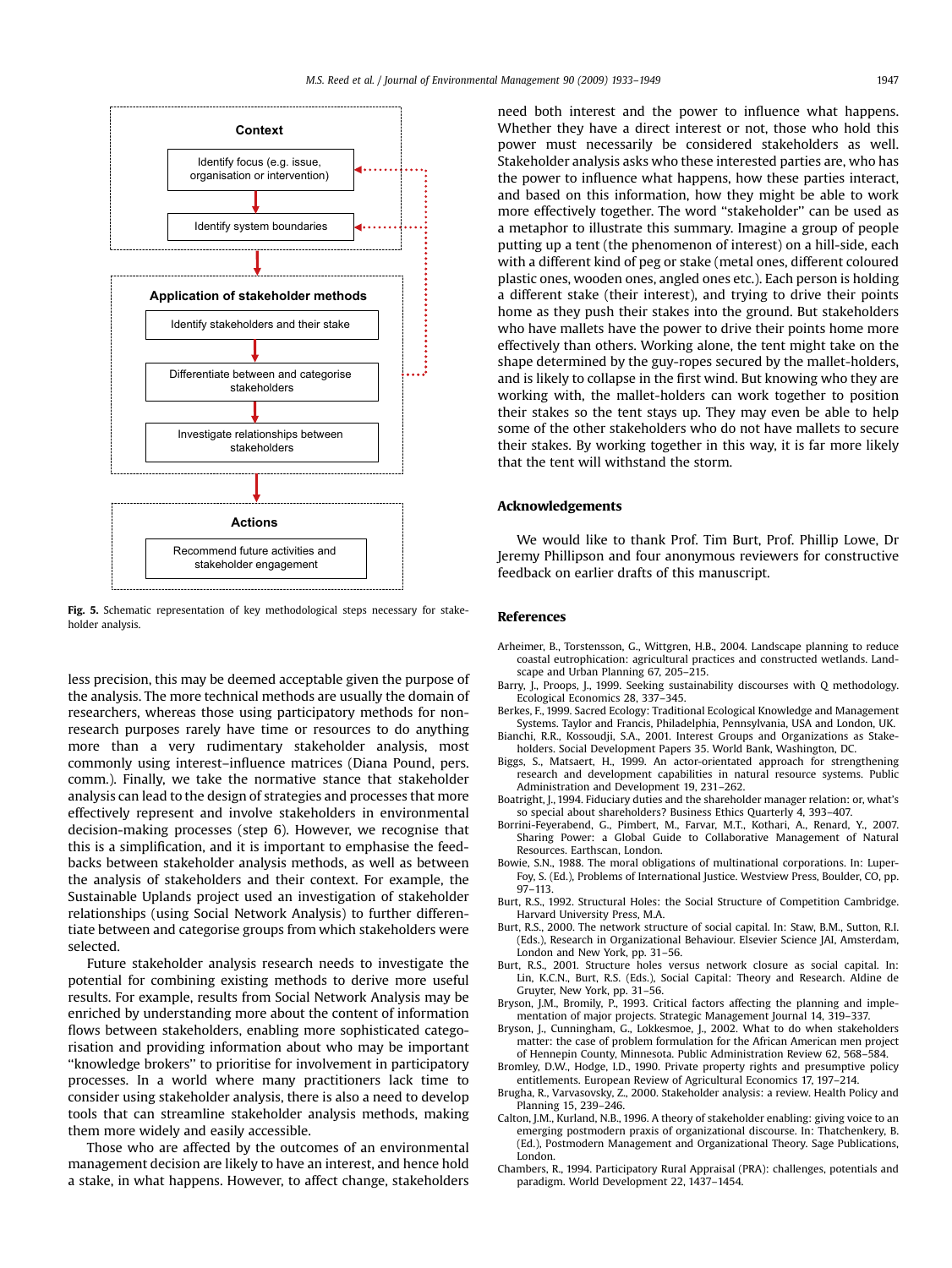- Chambers, R., 1997. Whose Reality Counts? Putting the First Last. Intermediate Technology Publications, London.
- Checkland, P., 1981. Systems Thinking, Systems Practice. John Wiley, Chichester.
- Checkland, P., 1999. Systems Thinking, Systems Practice: a 30-year Retrospective. John Wiley & Sons Ltd., Chicester.
- Chevalier, J.M., Buckles, D.J., 2008. SAS2: a Guide to Collaborative Inquiry and Social Engagement. Sage Publications.
- Clarke, T., Clegg, S., 1998. Changing Paradigms: the Transformation of Management Knowledge for the 21st Century. Harper Collins, London.
- Clarkson, M.B.E., 1995. A stakeholder framework for analyzing and evaluating corporate social performance. Academy of Management Review 20, 65–91.
- Coase, R.H., 1960. The problem of social cost. Journal of Law and Economics 3, 1–44. Cole, R.E., 1998. Introduction. California Management Review 45, 15–21.
- Cornelius, H., Faire, S., 1989. Everyone Can Win. How to Resolve Conflict. Simon & Shuster, Australia.
- Crona, B., Bodin, O., 2006. What you know is who you know? Communication patterns among resource users as a prerequisite for co-management. Ecology and Society 11. [http://www.ecologyandsociety.org/vol11/iss2/art7.](http://www.ecologyandsociety.org/vol11/iss2/art7)
- Dale, A.P., Lane, M.B., 1994. Strategic perspectives analysis: a procedure for participatory and political social impact assessment. Society and Natural Resources 7, 253–267.
- De Lopez, T.T., 2001. Stakeholder management for conservation projects: a case study of Ream National Park, Cambodia. Environmental Management 28, 47–60.
- Donaldson, T., Preston, L., 1995. The stakeholder theory of the modern corporation: concepts, evidence and implications. Academy of Management Review 20, 65–91.
- Dougill, A.J., Fraser, E.D.G., Holden, J., Hubacek, K., Prell, C., Reed, M.S., Stagl, S., Stringer, L.C., 2006. Learning from doing participatory rural research: lessons from the Peak District National Park. Journal of Agricultural Economics 57, 259–275.
- Dryzek, J.S., Berejikian, J., 1993. Reconstructive democratic theory. The American Political Science Review 87, 48–60.
- Eden, C., Ackermann, F., 1998. Making Strategy: the Journey of Strategic Management. Sage Publications, London.
- Eppler, M.J., 2001. Making knowledge visible through intranet knowledge maps: Concepts, elements, cases. In: Proceedings of the 34th Hawaii International Conference on System Sciences.
- Elster, J., 1998. Deliberative Democracy. Cambridge University Press, Cambridge.
- Etzioni, A., 1964. Modern Organizations. Prentice-Hall, Englewood Cliffs, New Jersey.
- FAO, 1995. Understanding Farmers' Communication Networks: an Experience in the Philippines. Communication for Development Case Study No. 14. FAO, Rome. <http://www.fao.org/docrep/v9406e/v9406e00.htm>.
- Freeman, A.M., 1994. Depletable externalities and pigovian taxation. Journal of Environmental Economics and Management 11, 173–179.
- Friedman, A.L., Miles, S., 2002. Developing stakeholder theory. Journal of Management Studies 39, 1–21.
- Friedman, A.L., Miles, S., 2004. Stakeholder theory and communication practice. Journal of Communication Management 9, 89–97.
- Follett, M.P., 1918. The New State: Group Organization, The Solution for Popular Government. Longman, Green and Co., New York.
- Forester, J., 1999. The Deliberative Practitioner. M.I.T. Press, Cambridge, Massachussetts.
- Fraser, E.D.G., Dougill, A.J., Mabee, W., Reed, M.S., McAlpine, P., 2006. Bottom up and top down: analysis of participatory processes for sustainability indicator identification as a pathway to community empowerment and sustainable environmental management. Journal of Environmental Management 78, 114–127.
- Fraser, E., Hubacek, K., 2007. The challenge of land use change: international dimensions. In: Steininger, K., Cogoy, M. (Eds.), The Economics of Sustainable Development: International Perspectives. Edward Elgar, Cheltenham.
- Freeman, R.E., 1984. Strategic Management: a Stakeholder Approach. Basic Books, New York.
- Friedman, M., 1962. Capitalism and Freedom. University of Chicago Press, Chicago.
- Friedman, A., Miles, S., 2006. Stakeholders: Theory and Practice. Oxford University Press, Oxford.
- Friedkin, N.E., 1998. A Structural Theory of Social Influence. Cambridge University Press, Cambridge.
- Frooman, J., 1999. Stakeholder influence strategies. Academy of Management Review 24, 191–205.
- Galbraith, J.K., 1983. The Anatomy of Power. Hamish Hamilton.
- Gass, G., Biggs, S., Kelly, A., 1997. Stakeholders, science and decision making for poverty-focused rural mechanization research and development. World Development 25, 115–126.
- Geurts, J.L., Mayer, I., 1996. Methods for Participatory Policy Analysis: Towards a Conceptual Model for Research and Development. Draft paper. Tilburg University, Work and Organization Research Centre, Tilburg, The Netherlands.
- Granovetter, M., 1973. The strength of weak ties. American Journal of Sociology 78, 1360–1380.
- Gray, B., 1985. Conditions facilitating interorganizational collaboration. Human Relations 38, 911–936.
- Gray, D., 2004. Doing Research in the Real World. Sage Publications, London.
- <span id="page-15-0"></span>Grimble, R., Chan, M.K., 1995. Stakeholder analysis for natural resource management in developing countries: some practical guidelines for making management more participatory and effective. Natural Resources Forum 19, 113–124.
- Grimble, R., Chan, M.K., Aglionby, J., Quan, J., 1995. Trees and Trade-offs: a Stakeholder Approach to Natural Resource Management. Gatekeeper Series no. 52. International Institute for Environment and Development.
- Grimble, R., Wellard, K., 1997. Stakeholder methodologies in natural resource management: a review of concepts, contexts, experiences and opportunities. Agricultural Systems 55, 173–193.
- de Groot, R., 2006. Function analysis and valuation as a tool to assess land use conflicts in planning for sustainable multifunctional landscapes. Journal of Landscape and Urban Planning 75, 175–186.
- de Groot, R., Wilson, M., Boumans, R., 2002. A topology for the classification, description and valuation of ecosystem goods and services. Ecological Economics 41, 393–408.
- Habermas, J., 1984. The Theory of Communicative Action. In: Reason and the Rationalisation of Society, vol. 1. Beacon Press, Boston.
- Habermas, J., 1987. The Theory of Communicative Action. In: Lifeworld and System. A Critique of Functionalist Reason, vol. 2. Beacon Press, Boston.
- Hare, M., Pahl-Wostl, C., 2002. Stakeholder categorisation in participatory integrated assessment. Integrated Assessment 3, 50–62.
- Hart, S.L., Sharma, S., 2004. Engaging fringe stakeholders for competitive imagination. Academy of Management Executive 18, 7–18.
- Hendry, J., 2001. Missing the target: normative stakeholder theory and the corporate governance debate. Business Ethics Quarterly 11, 159–176.
- Hubacek, K., Mauerhofer, V., 2008. Future generations: economic, legal and institutional aspects. Future 40, 413–423.
- Johnson, N., Lilja, N., Ashby, J.A., Garcia, J.A., 2004. Practice of participatory research and gender analysis in natural resource management. Natural Resources Forum 28, 189–200.
- Jonker, J., Foster, D., 2002. Stakeholder excellence? Framing the evolution and complexity of a stakeholder perspective of the firm. Corporate Social Responsibility and Environmental Management 9, 187–195.
- Lewis, C.W., 1991. The Ethics Challenge in Public Service: a Problem-Solving Guide. Jossey-Bass, San Francisco.
- Lindenberg, M.M., Crosby, B.L., 1981. Managing Development: the Political Dimension. Kumarian Press, West Hartford, CT.
- MacArthur, J., 1997. Stakeholder analysis in project planning: origins, applications and refinements of the method. Project Appraisal 12, 251–265.
- Mathews, D., 1994. Politics for People: Finding a Responsible Public Voice. University of Illinois Press, Urbana, Illinois.
- Mitchell, R.K., Agle, B.R., Wood, D.J., 1997. Toward a theory of stakeholder identification and salience: defining the principle of who and what really counts. Academy of Management Review 22, 853–886.
- Nelson, D.L., Quick, J.C., 1994. Organizational Behaviour: Foundations, Realities and Challenges. West Pub., New York.
- Newman, L., Dale, A., 2005. Network structure, diversity, and proactive resilience building: a response to Tompkins and Adger. Ecology and Society 10. [http://](http://www.ecologyandsociety.org/vol10/iss1/resp2) [www.ecologyandsociety.org/vol10/iss1/resp2](http://www.ecologyandsociety.org/vol10/iss1/resp2).
- Nissen, M.E., Levitt, R.E., 2004. Agent-based modelling of knowledge dynamics. Knowledge Management Research and Practice 2, 169–183.
- Ockwell, D.G., 2008. 'Opening up' policy to reflexive appraisal: a role for Q Methodology? A case study of fire management in Cape York, Australia. Policy Sciences 41, 263–292.
- ODA (Overseas Development Administration), 1995. Guidance note on how to do stakeholder analysis of aid projects and programmes [online]. Available on the World Wide Web at: <<http://www.oneworld.org/euforic/gb/stake1.htm>> (accessed 17.03.08).
- Olsson, P., Folke, C., Hahn, T., 2004. Social-ecological transformation for ecosystem management: the development of adaptive co-management of a wetland landscape in southern Sweden. Ecology and Society 9.
- Pain, R., 2004. Social geography: participatory research. Progress in Human Geography 28, 652–663.
- Prell, C., Hubacek, K., Reed, M.S., Burt, T.P., Holden, J., Jin, N., Quinn, C., Sendzimir, J., Termansen, M., 2007. If you have a hammer everything looks like a nail: 'traditional' versus participatory model building. Interdisciplinary Science Reviews 32, 1–20.
- Prell, C., Reed, M.S., Hubacek, K. Social network analysis and stakeholder analysis for natural resource management. Society and Natural Resources, in press.
- Prell, C., Hubacek, K., Quinn, C.H., Reed, M.S., 2008. Who's in the network?' When stakeholders influence data analysis. Systemic Practice and Action Research 21, 443–458.
- Ramı´rez, R., 1999. Stakeholder analysis and conflict management. In: Buckles, D. (Ed.), Cultivating Peace: Conflict and Collaboration in Natural Resource Management. International Development Research Centre, Ottawa, Canada.
- Ramírez, R., 1997. Understanding Farmers' Communication Networks: Combining PRA with Agricultural Knowledge Systems Analysis. Gatekeeper Series No. 66. IIED, London.
- Rist, S., Chidambaranathan, M., Escobar, C., Wiesmann, U., Zimmermann, A., 2006. Moving from sustainable management to sustainable governance of natural resources: the role of social learning processes in rural India, Bolivia and Mali. Journal of Rural Studies 23, 23–37.
- Rogers, E.M., 1995. Diffusion of Innovations, fourth ed. The Free Press, New York.
- Röling, N.G., 1996. Towards an interactive agricultural science. European Journal of Agricultural Education and Extension 2, 35–48.
- Röling, N.G., 1997. The soft side of land: socio-economic sustainability of land use systems. Invited paper. In: Proceedings of Conference on Geo-Information for Sustainable Land Management. ITC, Enschede, 17–21 August.